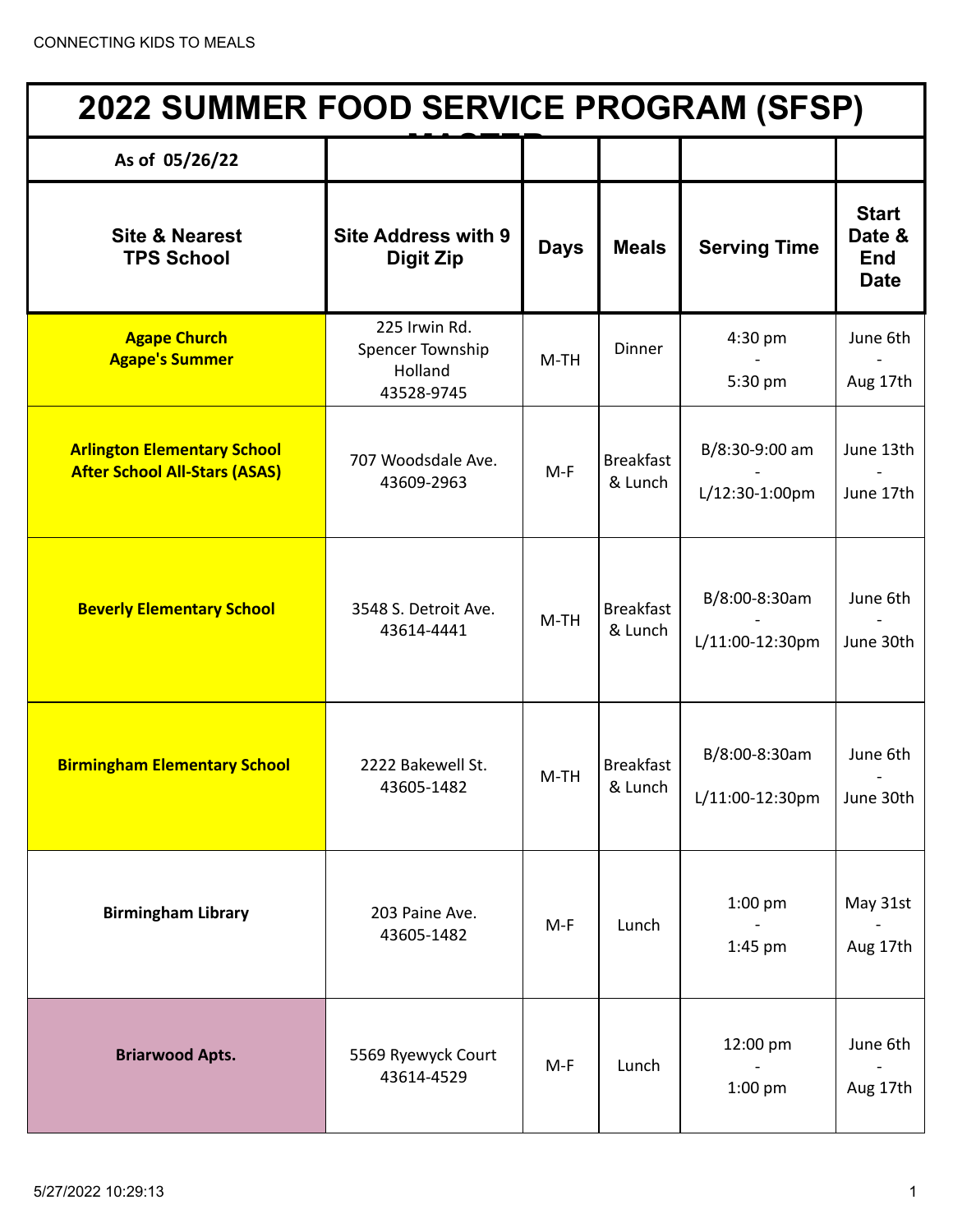| <b>2022 SUMMER FOOD SERVICE PROGRAM (SFSP)</b>           |                                                |             |                             |                                     |                                                     |  |
|----------------------------------------------------------|------------------------------------------------|-------------|-----------------------------|-------------------------------------|-----------------------------------------------------|--|
| As of 05/26/22                                           |                                                |             |                             |                                     |                                                     |  |
| <b>Site &amp; Nearest</b><br><b>TPS School</b>           | <b>Site Address with 9</b><br><b>Digit Zip</b> | <b>Days</b> | <b>Meals</b>                | <b>Serving Time</b>                 | <b>Start</b><br>Date &<br><b>End</b><br><b>Date</b> |  |
| <b>Burroughs Elementary School</b>                       | 2420 South Ave.<br>43609-1611                  | $M-TH$      | <b>Breakfast</b><br>& Lunch | B/8:00-8:30 am<br>L/11:00-12:30 pm  | June 6th<br>June 30th                               |  |
| <b>Burroughs Park</b><br><b>T.E.S.A Vikings Football</b> | 2376 Dana Dr.<br>43609-1632                    | $M-TH$      | Dinner                      | 7:00 pm<br>7:30 pm                  | July 1st<br>Aug 17th                                |  |
| <b>Canaan Church</b><br><b>Canaan Outreach Program</b>   | 1333 Western Ave.<br>43607-2263                | $M-TH$      | <b>Breakfast</b><br>& Lunch | B/10:45-11:15am<br>$L/1:45-2:30$ pm | June 6th<br>Aug 5thth                               |  |
| <b>Carson BGC</b>                                        | 415 Colburn<br>43609-3415                      | $M-F$       | Lunch<br>& Snack            | L/12:00-1:00 pm<br>S/3:00-4:00 pm   | June 6th -<br>Aug 5th                               |  |
| <b>Connecting Kids to Meals</b>                          | 1501 Monroe St<br>43604-5760                   | $M-F$       | Lunch                       | 12:00-2:00 pm                       | May 31st<br>Aug 17th                                |  |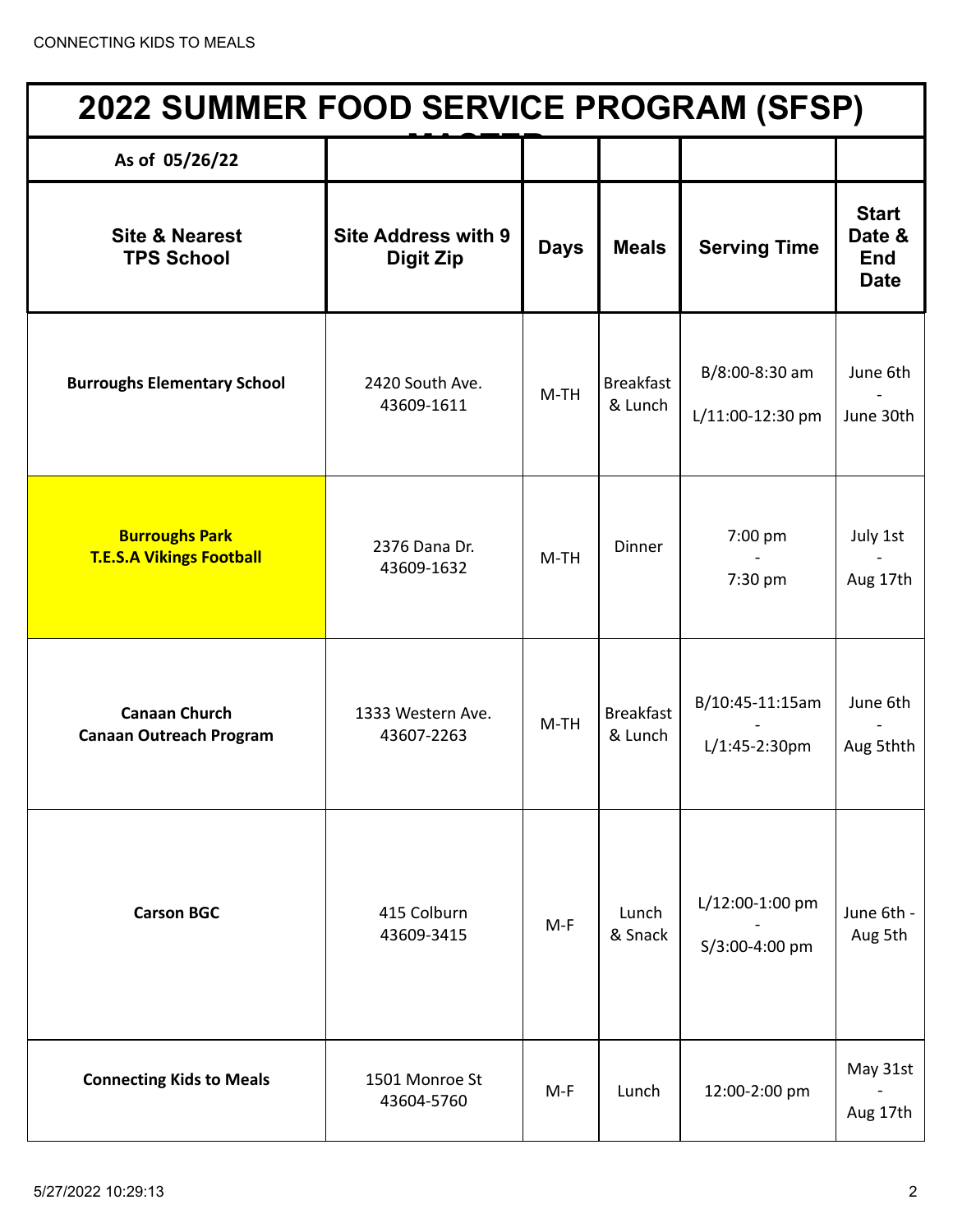| <b>2022 SUMMER FOOD SERVICE PROGRAM (SFSP)</b>                                |                                                                      |                 |                             |                                      |                                                     |  |
|-------------------------------------------------------------------------------|----------------------------------------------------------------------|-----------------|-----------------------------|--------------------------------------|-----------------------------------------------------|--|
| As of 05/26/22                                                                |                                                                      |                 |                             |                                      |                                                     |  |
| <b>Site &amp; Nearest</b><br><b>TPS School</b>                                | <b>Site Address with 9</b><br><b>Digit Zip</b>                       | <b>Days</b>     | <b>Meals</b>                | <b>Serving Time</b>                  | <b>Start</b><br>Date &<br><b>End</b><br><b>Date</b> |  |
| <b>Crim Elementary(CLC)</b>                                                   | 1020 Scott Hamilton Dr.<br>Bowling Green, OH<br>43402-3245<br>(WOOD) | $M-F$           | <b>Breakfast</b><br>& Lunch | B/8-830 am<br>$L/11-1130$            | June 8th -<br>Aug 12th                              |  |
| <b>Crissey Elementary</b>                                                     | 9220 Geiser Rd.<br>Holland, OH<br>43528-9024                         | $M-F$           | Lunch                       | 12:30 pm<br>$1:00$ pm                | June 6th<br>Aug 5th                                 |  |
| <b>Crossgates Pre-K</b>                                                       | 3901 Shadylawn Ave.<br>43614-3308                                    | $M-Th$          | <b>Breakfast</b><br>& Lunch | B/8:00-8:30 am<br>L/11:00-12:30 pm   | June 6th<br>June 30th                               |  |
| <b>Danny Thomas Park Site #2</b><br><b>Almuerzo con Nuestra Gente Program</b> | 2101 Broadway Street<br>43609-9999                                   | Mon<br>&<br>Wed | Lunch                       | $2:30$ pm<br>3:30 pm                 | June 1st<br>Aug 10th                                |  |
| <b>Discovery Academy</b><br><b>Learning Club NEW</b>                          | 2740 W. Central Ave.<br>43606-3452                                   | $M-TH$          | <b>Breakfast</b><br>& Lunch | B/10:00-10:15 am<br>L/12:00-12:30 pm | June 21st<br>Aug 4th                                |  |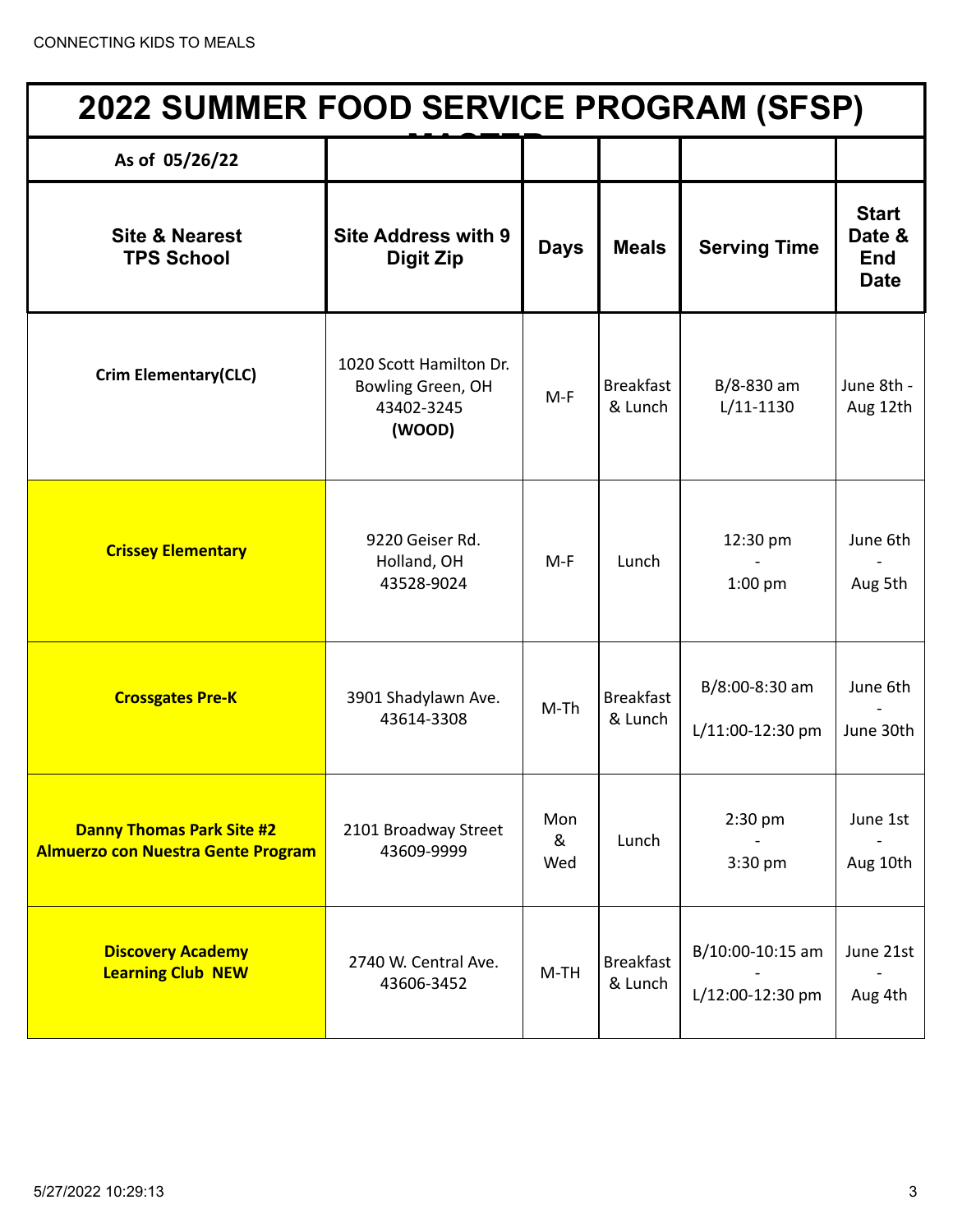| 2022 SUMMER FOOD SERVICE PROGRAM (SFSP)                           |                                                                |                 |                             |                                      |                                                     |  |  |
|-------------------------------------------------------------------|----------------------------------------------------------------|-----------------|-----------------------------|--------------------------------------|-----------------------------------------------------|--|--|
| As of 05/26/22                                                    |                                                                |                 |                             |                                      |                                                     |  |  |
| <b>Site &amp; Nearest</b><br><b>TPS School</b>                    | <b>Site Address with 9</b><br><b>Digit Zip</b>                 | <b>Days</b>     | <b>Meals</b>                | <b>Serving Time</b>                  | <b>Start</b><br>Date &<br><b>End</b><br><b>Date</b> |  |  |
| <b>Dorr Elementary</b>                                            | 1205 King Rd.<br>43617-2013                                    | $M-F$           | Lunch                       | 12:30 pm<br>$1:00$ pm                | June 6th<br>Aug 5th                                 |  |  |
| <b>E.A.Powell (CLC)</b>                                           | 500 N. Main St.<br>North Baltimore, OH<br>45872-1139<br>(WOOD) | $M-F$           | <b>Breakfast</b><br>& Lunch | B/8:00-8:30 am<br>L/11:30-12:00pm    | June 1st<br>Aug 12th                                |  |  |
| <b>East Broadway Elementary</b>                                   | 1755 E. Broadway St.<br>43605-3818                             | $M-TH$          | <b>Breakfast</b><br>& Lunch | B/8:00-8:30 am<br>L/11:00-12:30pm    | June 6th<br>June 30th                               |  |  |
| <b>East Toledo</b><br><b>Boys &amp; Girls Club</b>                | 1755 E Broadway St.<br>43605-3818                              | $M-F$           | Lunch<br>& Snack            | $L/1:30 - 2:30$ pm<br>S/4:30-5:00 pm | June 6th -<br>Aug 8th                               |  |  |
| <b>Elmdale Courts LMH</b><br><b>After School All-Stars (ASAS)</b> | 463 Elmdale Ct<br>43609-1388                                   | Mon<br>&<br>Wed | Lunch<br>& Snack            | L/12:30-1:30 pm<br>S/3:30-3:45 pm    | June 13th<br>Aug 5th                                |  |  |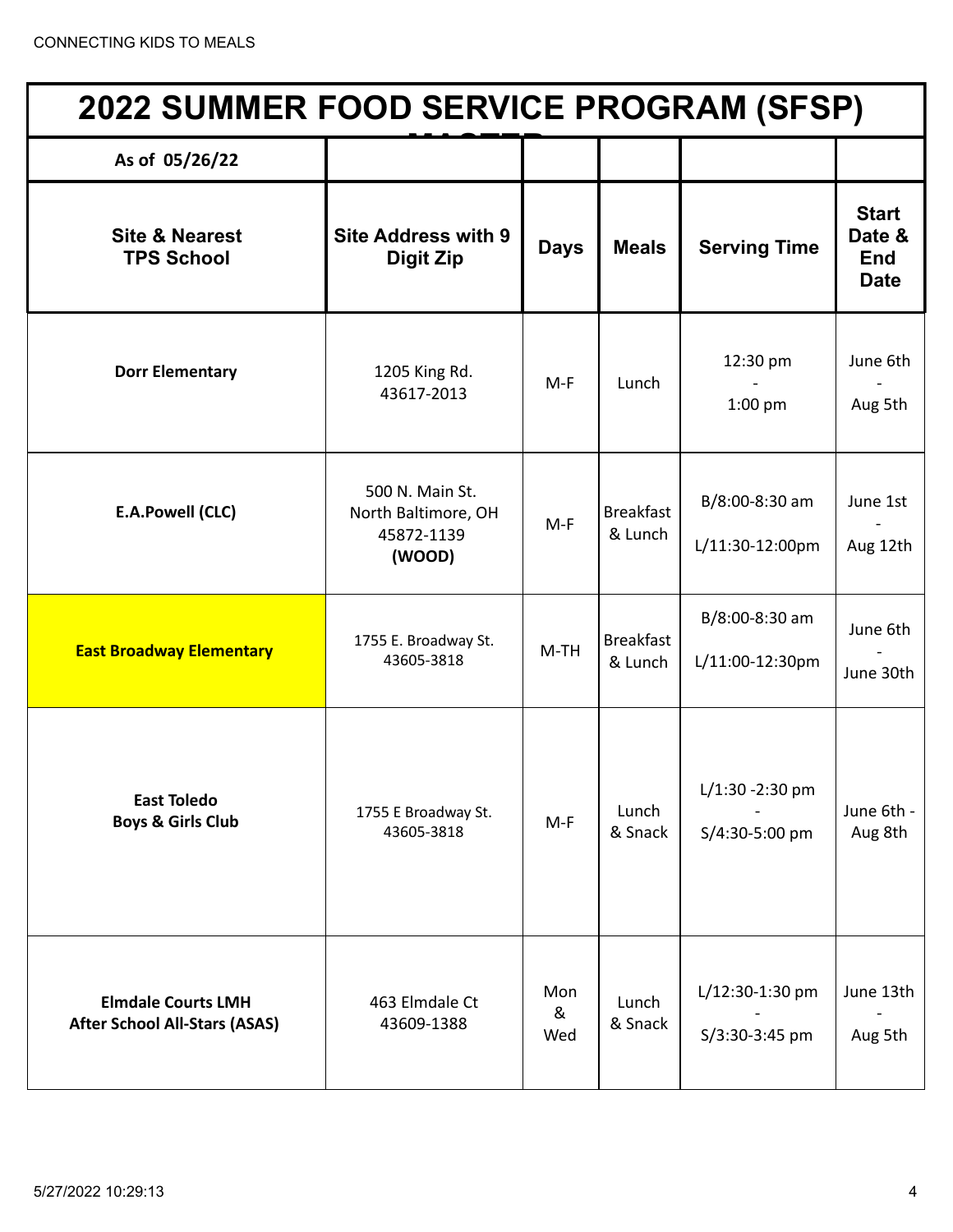| <b>2022 SUMMER FOOD SERVICE PROGRAM (SFSP)</b>                                     |                                         |             |                             |                                         |                                                     |  |  |
|------------------------------------------------------------------------------------|-----------------------------------------|-------------|-----------------------------|-----------------------------------------|-----------------------------------------------------|--|--|
| As of 05/26/22                                                                     |                                         |             |                             |                                         |                                                     |  |  |
| <b>Site &amp; Nearest</b><br><b>TPS School</b>                                     | <b>Site Address with 9</b><br>Digit Zip | <b>Days</b> | <b>Meals</b>                | <b>Serving Time</b>                     | <b>Start</b><br>Date &<br><b>End</b><br><b>Date</b> |  |  |
| <b>Escuela Smart Elementary</b>                                                    | 617 Western Ave.<br>43609-2701          | $M-TH$      | <b>Breakfast</b><br>& Lunch | B/8:00-8:30am<br>L/11:00-12:30pm        | June 6th<br>June 30th                               |  |  |
| <b>F.A.M.E.D. Studios</b><br><b>Career Camp</b>                                    | 2610 W Central Ave.<br>43606-3547       | $M-W$       | <b>Breakfast</b><br>&Lunch  | $B/8:30 - 9:15$ am<br>L/12:30-1:15 pm   | June13th<br>July 27th                               |  |  |
| <b>First Alliance Church</b><br><b>First Alliance Sports &amp; Arts Camp</b>       | 2201 Monroe St.<br>43604-5123           | $M-F$       | <b>Breakfast</b><br>& Lunch | B/9:00-10:00am<br>L/12:00-1:00pm        | June 20th<br>June 24th                              |  |  |
| <b>Frederick Douglass</b><br><b>Community Association</b><br><b>Great Outdoors</b> | 1001 Indiana Ave.<br>43607-4084         | $M-TH$      | <b>Breakfast</b><br>&Lunch  | B/9:00-10:00 am<br>L/12:00-1:00 pm      | June 6th<br>Aug 5th                                 |  |  |
| <b>Friendship Park</b><br><b>Madd Poets Society</b>                                | 5425 305th St.<br>43611-2325            | Fri         | Lunch                       | L/12:30-1:00 pm                         | June 10th<br>&<br>June 11th<br>(donated<br>Snack)   |  |  |
| <b>Friendship Park</b><br><b>Ultimate Sports Camp</b>                              | 5425 305th St.<br>43611-2325            | $M-TH$      | <b>Breakfast</b><br>& Lunch | B/9:00 - 9:30 am<br>$L/12:30 - 1:00$ pm | June 20th<br>June 23rd                              |  |  |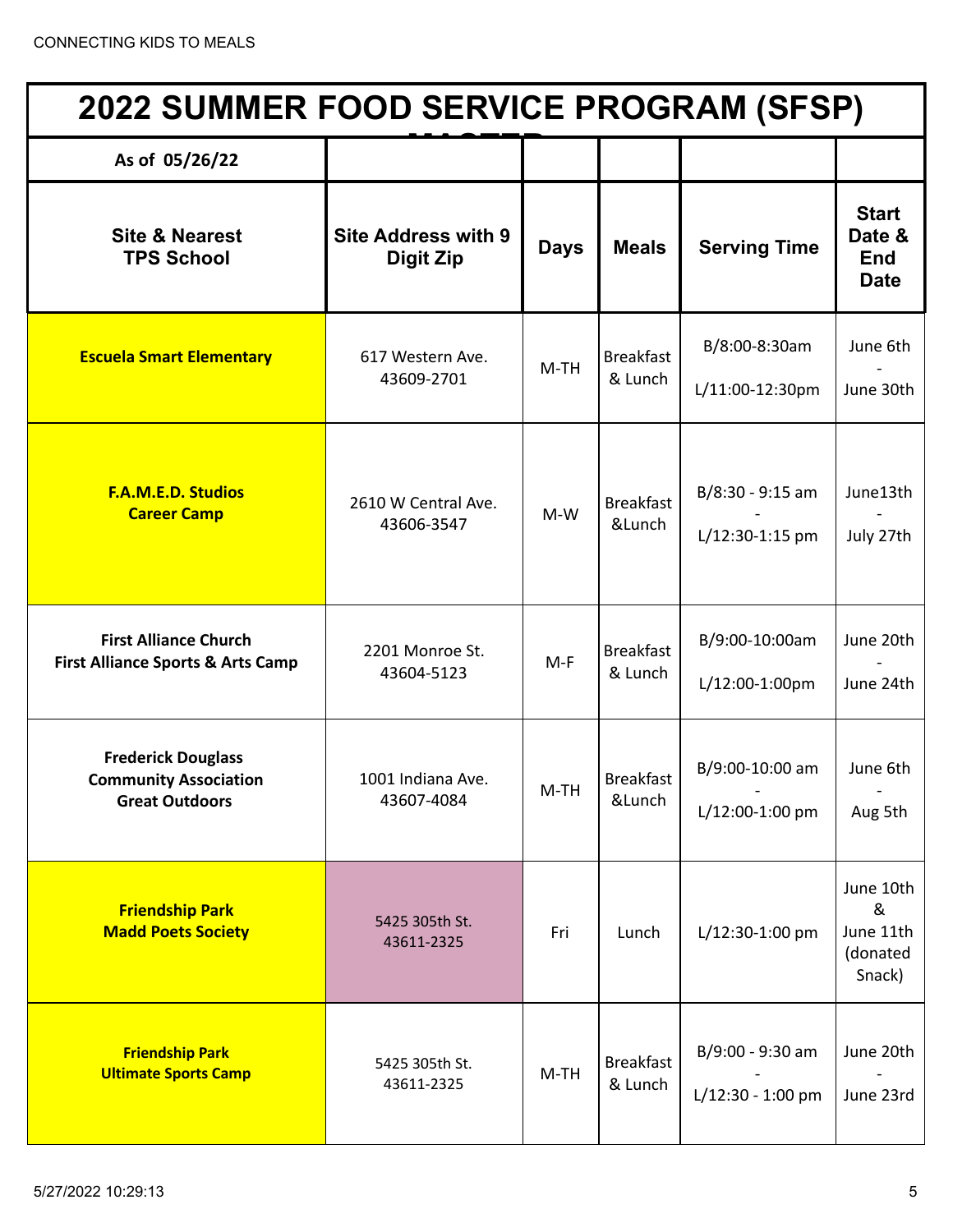| <b>2022 SUMMER FOOD SERVICE PROGRAM (SFSP)</b>                                       |                                         |             |                             |                                         |                                                     |  |  |
|--------------------------------------------------------------------------------------|-----------------------------------------|-------------|-----------------------------|-----------------------------------------|-----------------------------------------------------|--|--|
| As of 05/26/22                                                                       |                                         |             |                             |                                         |                                                     |  |  |
| <b>Site &amp; Nearest</b><br><b>TPS School</b>                                       | <b>Site Address with 9</b><br>Digit Zip | <b>Days</b> | <b>Meals</b>                | <b>Serving Time</b>                     | <b>Start</b><br>Date &<br><b>End</b><br><b>Date</b> |  |  |
| <b>Glenwood Lutheran Church</b><br><b>Young Artist at Work Program</b>               | 2545 Monroe St.<br>43620-1519           | $M-F$       | Lunch                       | 12:00 pm<br>$1:00$ pm                   | June 27th<br>Aug 5th                                |  |  |
| <b>Grace Community Center</b><br><b>EDU - CAMP</b>                                   | 406 W. Delaware Ave.<br>43610-1404      | $M-F$       | Lunch<br>& Snack            | L/12:00-1:00 pm<br>S/3:30-4:00 pm       | June 13th<br>Aug 5th                                |  |  |
| <b>Grace Temple Church</b><br><b>WHEW/Teens Inspiring Kids</b><br>aka TIK            | 2730 Fulton St.<br>43610-1542           | $M-F$       | <b>Breakfast</b><br>& Lunch | B/9:00 - 10:00 am<br>L/12:00 - 1:00 pm  | June 6th<br>Aug 7th                                 |  |  |
| <b>Greater Praise Missionary Baptist</b><br><b>Church</b><br><b>Summer Kids Camp</b> | 1671 Woodland Ave.<br>43607-3985        | M, W, F     | Lunch<br>& Snack            | L/12:00 - 1:00 pm<br>$S/3:45 - 4:00$ pm | Jun 1st<br>Aug 17th                                 |  |  |
| <b>Heatherdowns Library</b>                                                          | 3265 Glanzman Rd.<br>43614-3809         | $M-F$       | Lunch                       | $1:00$ pm<br>1:45 pm                    | May 31st -<br>Aug 17th                              |  |  |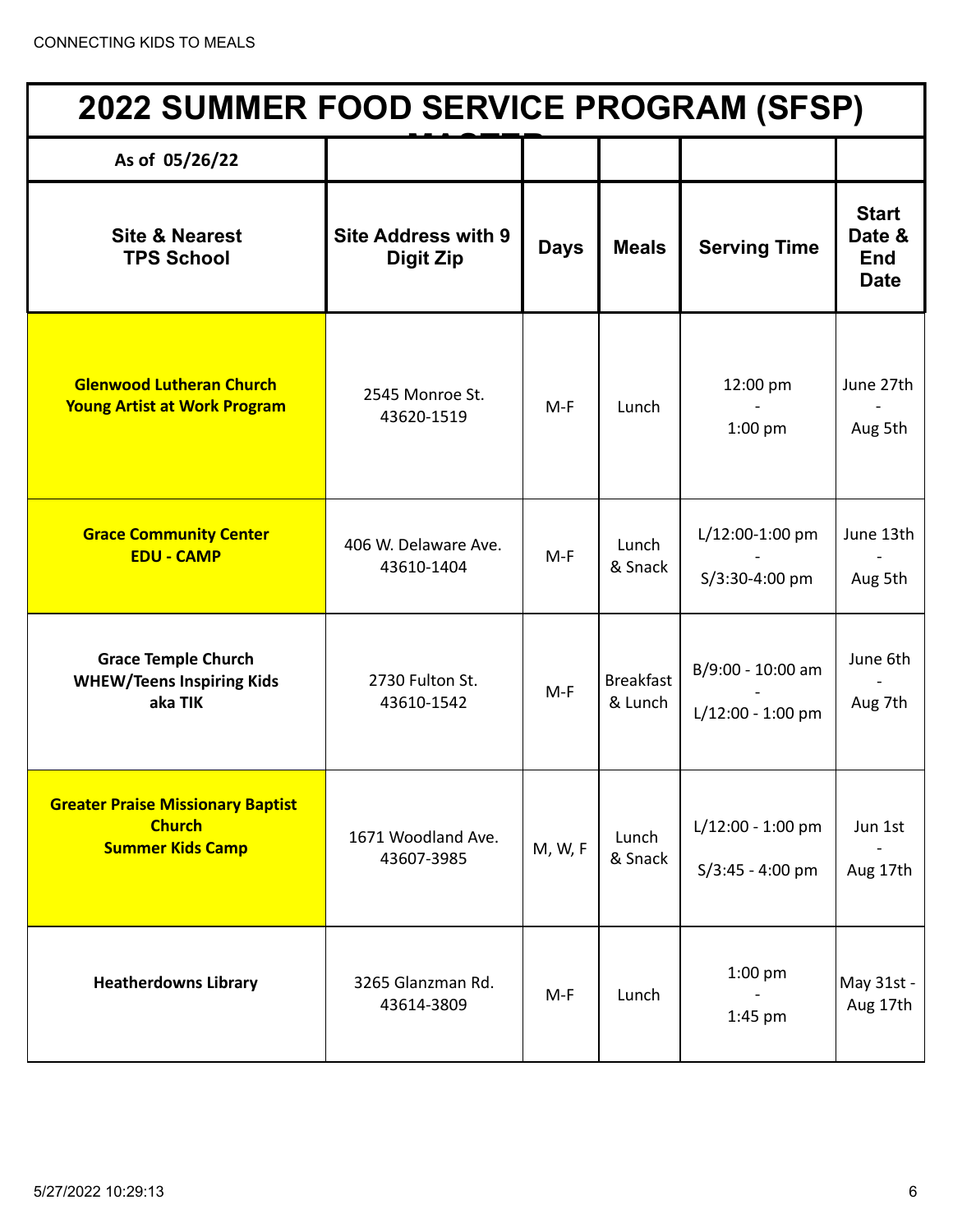| 2022 SUMMER FOOD SERVICE PROGRAM (SFSP)              |                                                |                |                             |                                     |                                                     |  |  |
|------------------------------------------------------|------------------------------------------------|----------------|-----------------------------|-------------------------------------|-----------------------------------------------------|--|--|
| As of 05/26/22                                       |                                                |                |                             |                                     |                                                     |  |  |
| <b>Site &amp; Nearest</b><br><b>TPS School</b>       | <b>Site Address with 9</b><br><b>Digit Zip</b> | <b>Days</b>    | <b>Meals</b>                | <b>Serving Time</b>                 | <b>Start</b><br>Date &<br><b>End</b><br><b>Date</b> |  |  |
| <b>His Word Global Ministries</b>                    | 1621 Dorr St.<br>43607-3960                    | M, T,<br>TH, F | Lunch                       | 12:00 pm<br>$1:00$ pm               | July 5th<br>Aug 12th                                |  |  |
| <b>Holland Library</b>                               | 1032 S. McCord Rd.<br>43528-9596               | $M-F$          | Lunch                       | $1:00$ pm<br>1:45 pm                | May 31st -<br>Aug 17th                              |  |  |
| <b>Homer Hanham</b><br><b>Boys &amp; Girls Club</b>  | 2250 N Detroit Ave.<br>43606-4641              | $M-F$          | Lunch<br>& Snack            | L/12:30-1:00 pm<br>S/3:00 -3:30 pm  | June 6th -<br>Aug 5th                               |  |  |
| <b>Hope Learning Academy</b>                         | 4234 Monroe St.<br>43606-1938                  | M              | Lunch                       | 11:30 am<br>12:00 pm                | June 13th<br>July 25th                              |  |  |
| <b>Hope Learning Academy</b><br><b>Learning Club</b> | 4234 Monroe St.<br>43606-1938                  | $M-TH$         | <b>Breakfast</b><br>& Lunch | B/9:30-10:00 am<br>$L/1:00-1:30$ pm | June 13th<br>July 28th                              |  |  |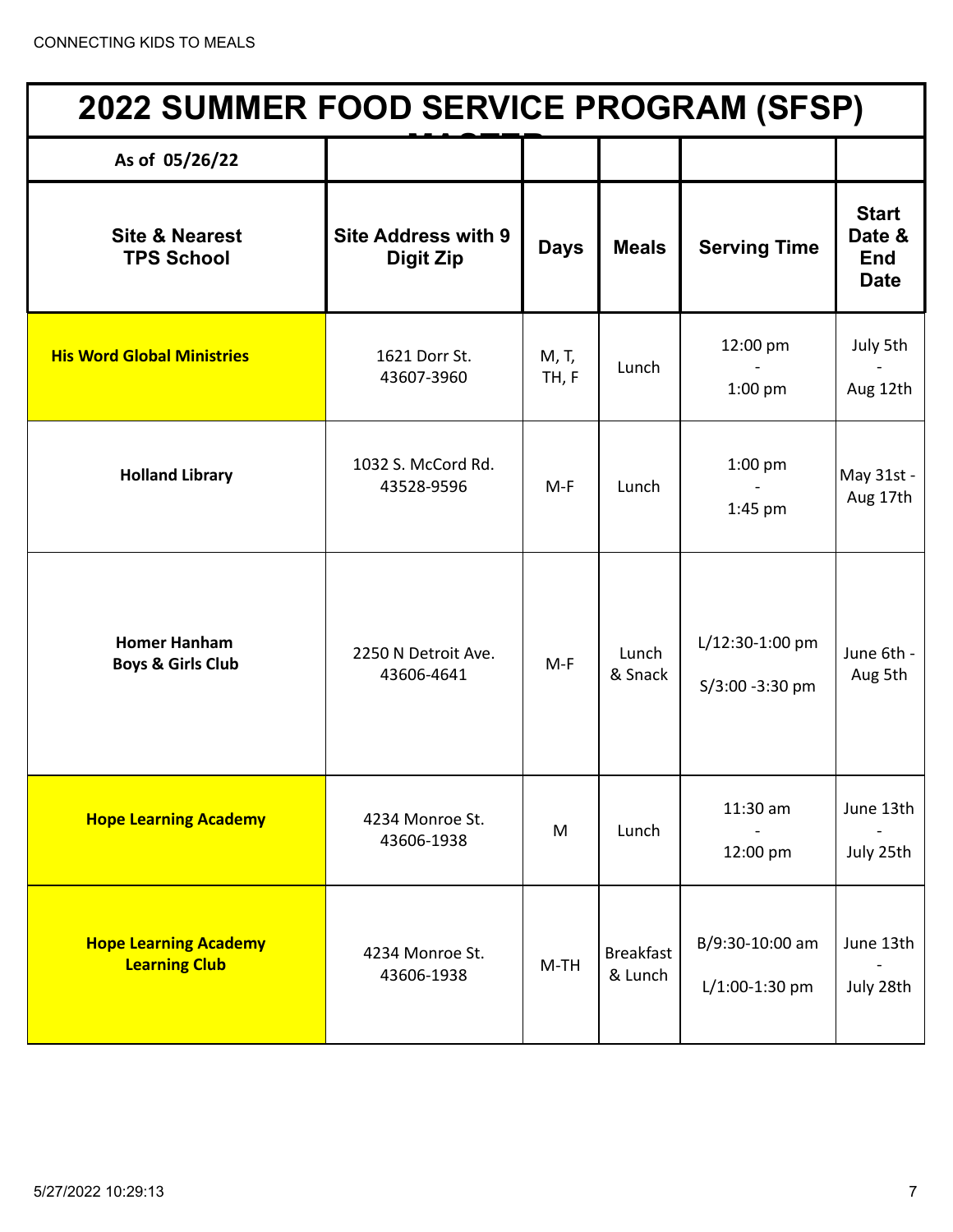| <b>2022 SUMMER FOOD SERVICE PROGRAM (SFSP)</b>                                              |                                                |                           |                                          |                                                 |                                                     |  |
|---------------------------------------------------------------------------------------------|------------------------------------------------|---------------------------|------------------------------------------|-------------------------------------------------|-----------------------------------------------------|--|
| As of 05/26/22                                                                              |                                                |                           |                                          |                                                 |                                                     |  |
| <b>Site &amp; Nearest</b><br><b>TPS School</b>                                              | <b>Site Address with 9</b><br><b>Digit Zip</b> | <b>Days</b>               | <b>Meals</b>                             | <b>Serving Time</b>                             | <b>Start</b><br>Date &<br><b>End</b><br><b>Date</b> |  |
| <b>House of Prayer Holiness Church</b><br><b>H.O.P.H.C.</b>                                 | 1439 Nebraska Ave.<br>43607-4102               | Tue<br>&<br><b>Thurs</b>  | <b>Breakfast</b><br>& Lunch<br>tentative | $B/10-11n$<br>$L/1-2p$ tentative                | June 14th<br>June 30th                              |  |
| <b>Jamie Farr Park</b><br><b>Go Tyme Grynd &amp; Summer Youth</b><br><b>Fitness Program</b> | 2140 N. Summit St.<br>43611-3764               | <b>Tues</b><br>&<br>Thurs | Lunch &<br><b>PM Snack</b>               | L/12:00-12:45pm<br>S/2:20 -2:30pm               | June 14th<br>July 28th                              |  |
| <b>Jamie Farr Park</b><br><b>Madd Poets Society</b>                                         | 2140 N. Summit St.<br>43611-3764               | Fri<br>&<br>Sat           | Lunch<br>&<br>Sat<br><b>PM Snack</b>     | L/12:00-12:45pm<br>S/2:00 -2:30pm<br>(Sat only) | June 3rd<br>&<br>June 4th                           |  |
| <b>Jamie Farr Pool</b>                                                                      | 2000 Summit St.<br>43611-9999                  | M, W-F                    | Lunch                                    | 2:00 pm<br>$2:45$ pm                            | Jun 1st<br>Aug 17th                                 |  |
| Joe E. Brown Park<br><b>Hopson Elite Basketball Camp</b>                                    | 150 West Oakland<br>43608-1102                 | Sat                       | <b>AM Snack</b>                          | $10:15$ am<br>10:30 am                          | July 9th<br>Saturday                                |  |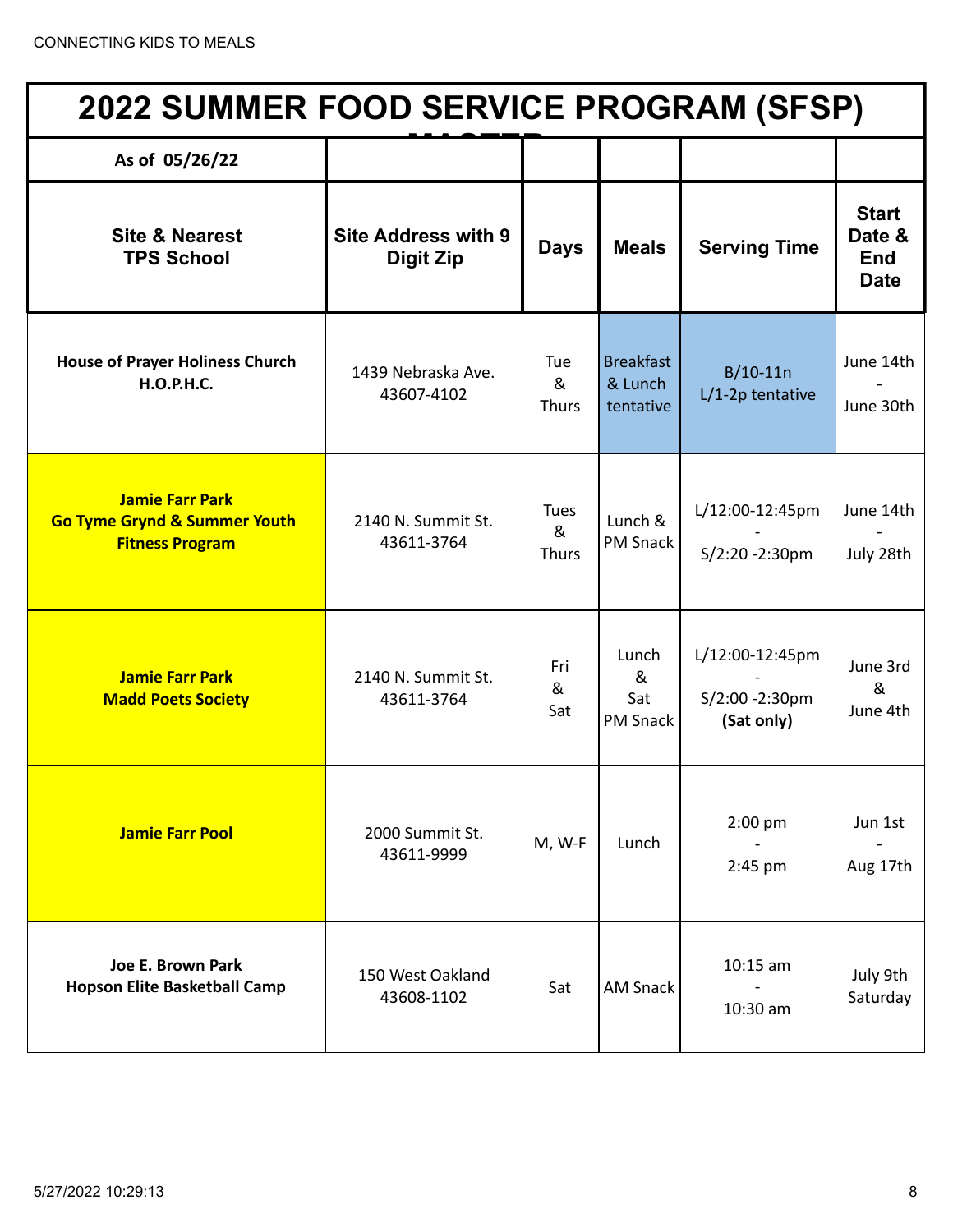| 2022 SUMMER FOOD SERVICE PROGRAM (SFSP)                           |                                                |             |                             |                                  |                                              |  |  |
|-------------------------------------------------------------------|------------------------------------------------|-------------|-----------------------------|----------------------------------|----------------------------------------------|--|--|
| As of 05/26/22                                                    |                                                |             |                             |                                  |                                              |  |  |
| <b>Site &amp; Nearest</b><br><b>TPS School</b>                    | <b>Site Address with 9</b><br><b>Digit Zip</b> | <b>Days</b> | <b>Meals</b>                | <b>Serving Time</b>              | <b>Start</b><br>Date &<br>End<br><b>Date</b> |  |  |
| <b>Kent Library</b>                                               | 3101 Collingwood Blvd.<br>43610-1123           | $M-F$       | Lunch                       | $1:00$ pm<br>1:45 pm             | May 31st -<br>Aug 17th                       |  |  |
| <b>Keyser Elementary School</b>                                   | 3900 Hill Ave.<br>43607-2635                   | $M-TH$      | <b>Breakfast</b><br>& Lunch | B/8:00-8:30am<br>L/11:00-12:30pm | June 6th<br>June 30th                        |  |  |
| <b>Keyser Elementary School</b><br>A Renewed Mind/Ohio Guidestone | 3900 Hill Ave.<br>43607-2635                   | $M-TH$      | Lunch                       | 11:30 am<br>12:00 pm             | June 20th<br>Aug 11th                        |  |  |
| L. Hollingsworth School<br><b>Patriot Camp</b>                    | 653 Miami St.<br>43605-2277                    | $M-TH$      | Lunch                       | 12:00 pm<br>$1:00$ pm            | June 20th<br>July 19th                       |  |  |
| <b>Lagrange Library</b>                                           | 3422 Lagrange St.<br>43608-1110                | $M-F$       | Lunch                       | $1:00$ pm<br>1:45 pm             | May 31st -<br>Aug 17th                       |  |  |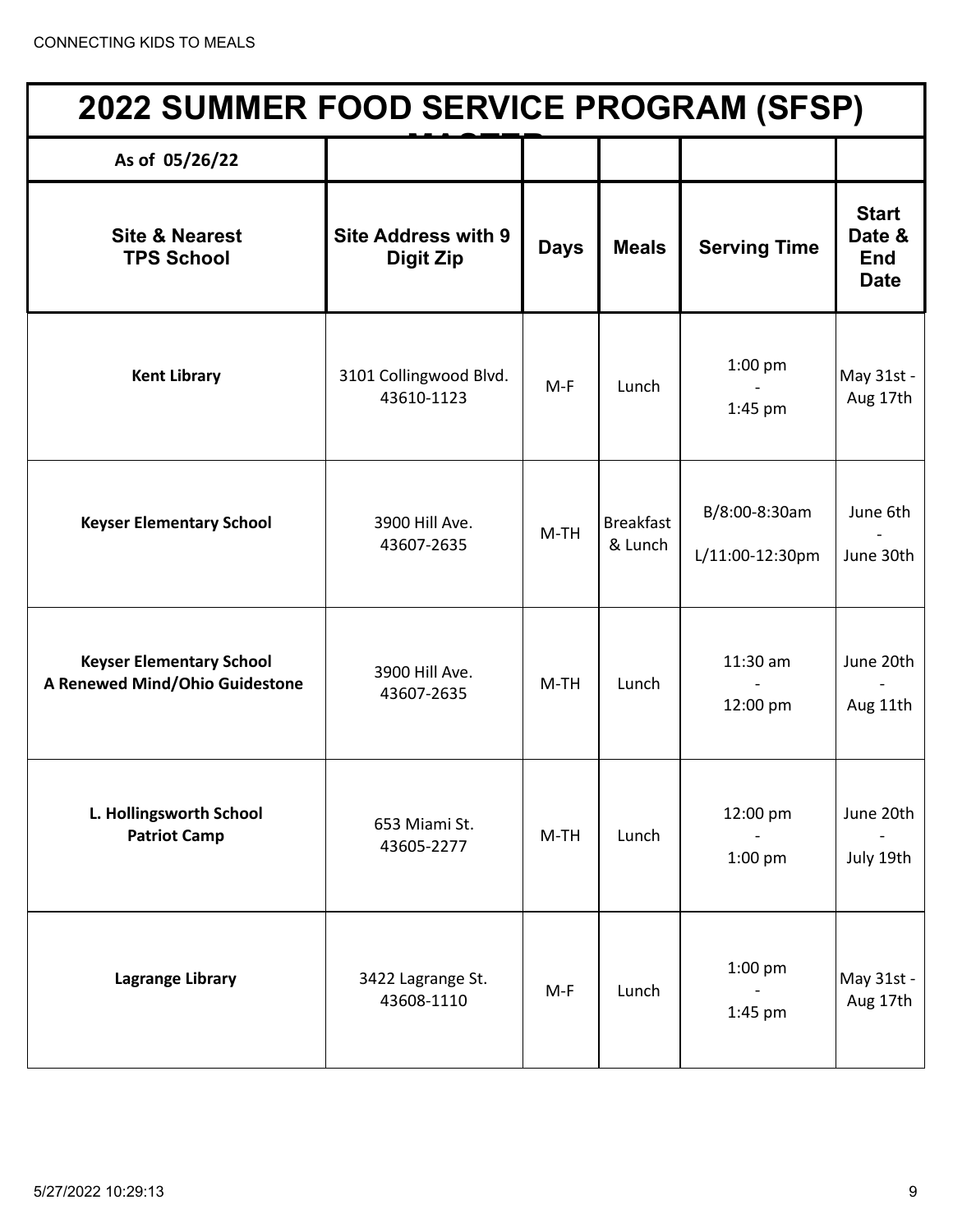| <b>2022 SUMMER FOOD SERVICE PROGRAM (SFSP)</b>                                                                          |                                                |             |                                |                                   |                                                     |  |
|-------------------------------------------------------------------------------------------------------------------------|------------------------------------------------|-------------|--------------------------------|-----------------------------------|-----------------------------------------------------|--|
| As of 05/26/22                                                                                                          |                                                |             |                                |                                   |                                                     |  |
| <b>Site &amp; Nearest</b><br><b>TPS School</b>                                                                          | <b>Site Address with 9</b><br><b>Digit Zip</b> | <b>Days</b> | <b>Meals</b>                   | <b>Serving Time</b>               | <b>Start</b><br>Date &<br><b>End</b><br><b>Date</b> |  |
| <b>Locke Library</b>                                                                                                    | 703 Miami St.<br>43605-2278                    | $M-F$       | Lunch                          | $1:00$ pm<br>$1:45$ pm            | May 31st<br>Aug 17th                                |  |
| <b>Mayfair Pre-K</b>                                                                                                    | 5331 Bennett<br>43612-3403                     | $M-Th$      | <b>Breakfast</b><br>&<br>Lunch | B/8:00-8:30am<br>L/11:00-12:30pm  | June 6th<br>June 30th                               |  |
| <b>Maritime Academy of Toledo</b><br><b>Toledo-Tanga and Tanzanian</b><br><b>Sister Cities Virtual Exchange Project</b> | 803 Water St.<br>43604-1831                    | SAT         | Snack                          | $11:30$ am<br>12:30 pm            | June 3rd<br>Aug 17th                                |  |
| <b>Martin Luther King (MLK)</b><br><b>KidzFirst</b>                                                                     | 1300 Forrest St.<br>43607-1947                 | $M-F$       | <b>Breakfast</b><br>& Lunch    | B/7:45-8:30 am<br>L/11:00-11:45am | June 6th<br>Aug 5th                                 |  |
| <b>McClinton Nunn</b><br><b>Tabernacle Sports/Arts Summer Camp</b>                                                      | 425 Nebraska Ave.<br>43604-8539                | $M-F$       | <b>Breakfast</b><br>& Lunch    | B/8:30-9:00<br>L/11:30-12:00      | July 11th<br>Aug 17th                               |  |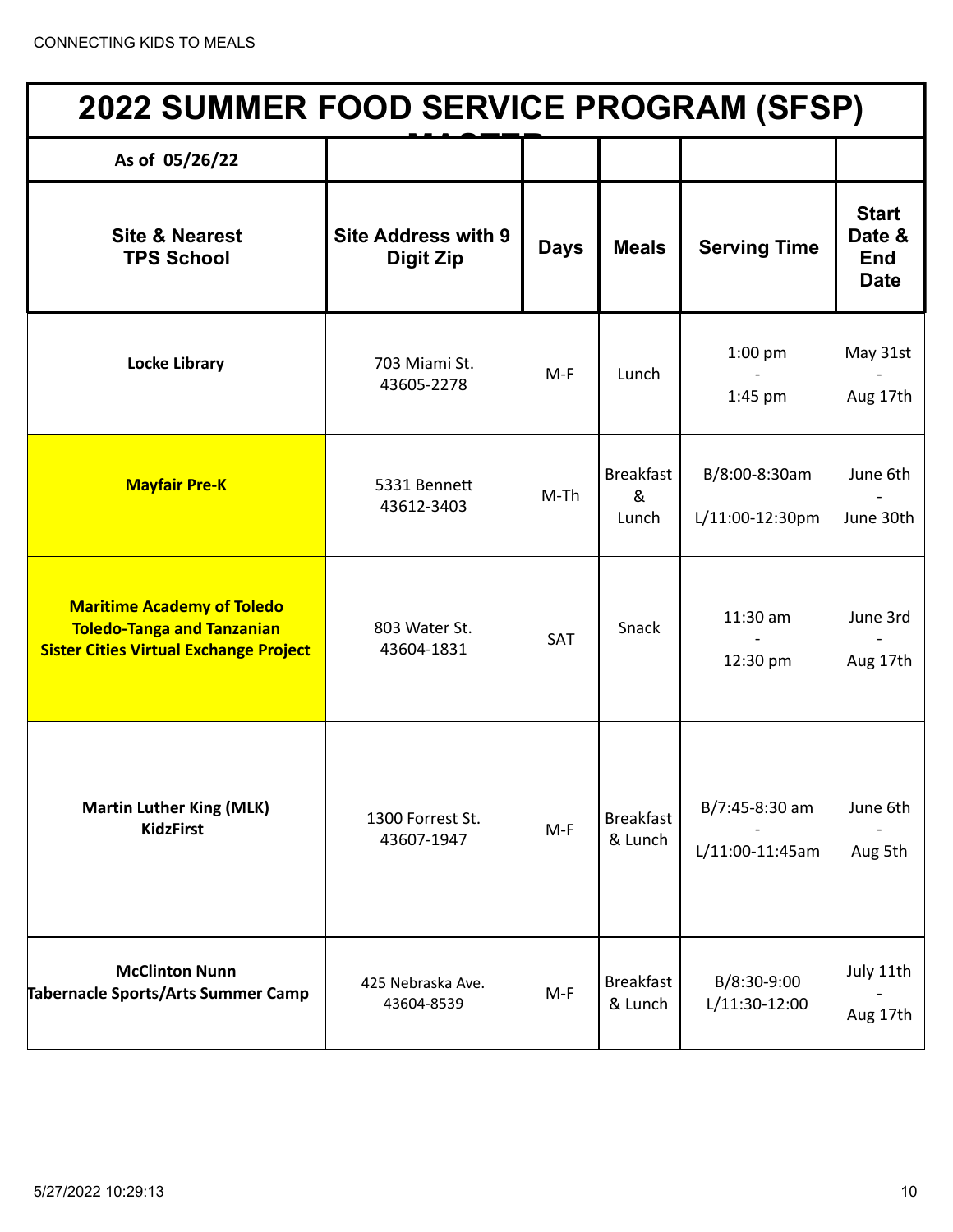| <b>2022 SUMMER FOOD SERVICE PROGRAM (SFSP)</b>                      |                                                |                 |                                      |                                                   |                                                     |  |  |
|---------------------------------------------------------------------|------------------------------------------------|-----------------|--------------------------------------|---------------------------------------------------|-----------------------------------------------------|--|--|
| As of 05/26/22                                                      |                                                |                 |                                      |                                                   |                                                     |  |  |
| <b>Site &amp; Nearest</b><br><b>TPS School</b>                      | <b>Site Address with 9</b><br><b>Digit Zip</b> | <b>Days</b>     | <b>Meals</b>                         | <b>Serving Time</b>                               | <b>Start</b><br>Date &<br><b>End</b><br><b>Date</b> |  |  |
| <b>McKinley Stemm Academy</b>                                       | 3344 Westland Ave.<br>43613-5167               | $M-TH$          | <b>Breakfast</b><br>& Lunch          | B/8:00-8:30am<br>L/11:00-12:30pm                  | June 6th<br>June 30th                               |  |  |
| <b>McTigue Elementary School</b>                                    | 5555 Nebraska Ave.<br>43615-4636               | $M-TH$          | <b>Breakfast</b><br>& Lunch          | B/8:00-8:30am<br>L/11:00-12:30pm                  | June 6th<br>June 30th                               |  |  |
| <b>Mott Library</b>                                                 | 1010 Dorr St.<br>43607-2073                    | $M-F$           | Lunch                                | $1:00$ pm<br>1:45 pm                              | May 31st<br>Aug 17th                                |  |  |
| <b>Natural Science Technology Center</b><br><b>MADE Summer Camp</b> | 5561 Elmer Dr.<br>43615-2832                   | Wed             | <b>Breakfast</b><br>& Lunch          | B/9:00-9:30am<br>L/12:00-12:30pm                  | June 15th                                           |  |  |
| <b>Navarre Park</b><br><b>Madd Poets Society</b>                    | 1320 Varland Ave.<br>43605-9999                | Fri<br>&<br>Sat | Lunch<br>&<br>Sat<br><b>PM Snack</b> | L/12:30-1:00 pm<br>S/2:00 - 2:30 pm<br>(Sat only) | June 17th<br>&<br>June 18th                         |  |  |
| <b>Navarre Pool</b>                                                 | 1001 White St.<br>43605-3031                   | M, W-F          | Lunch                                | 2:00 pm<br>2:45 pm                                | May 31st<br>Aug 17th                                |  |  |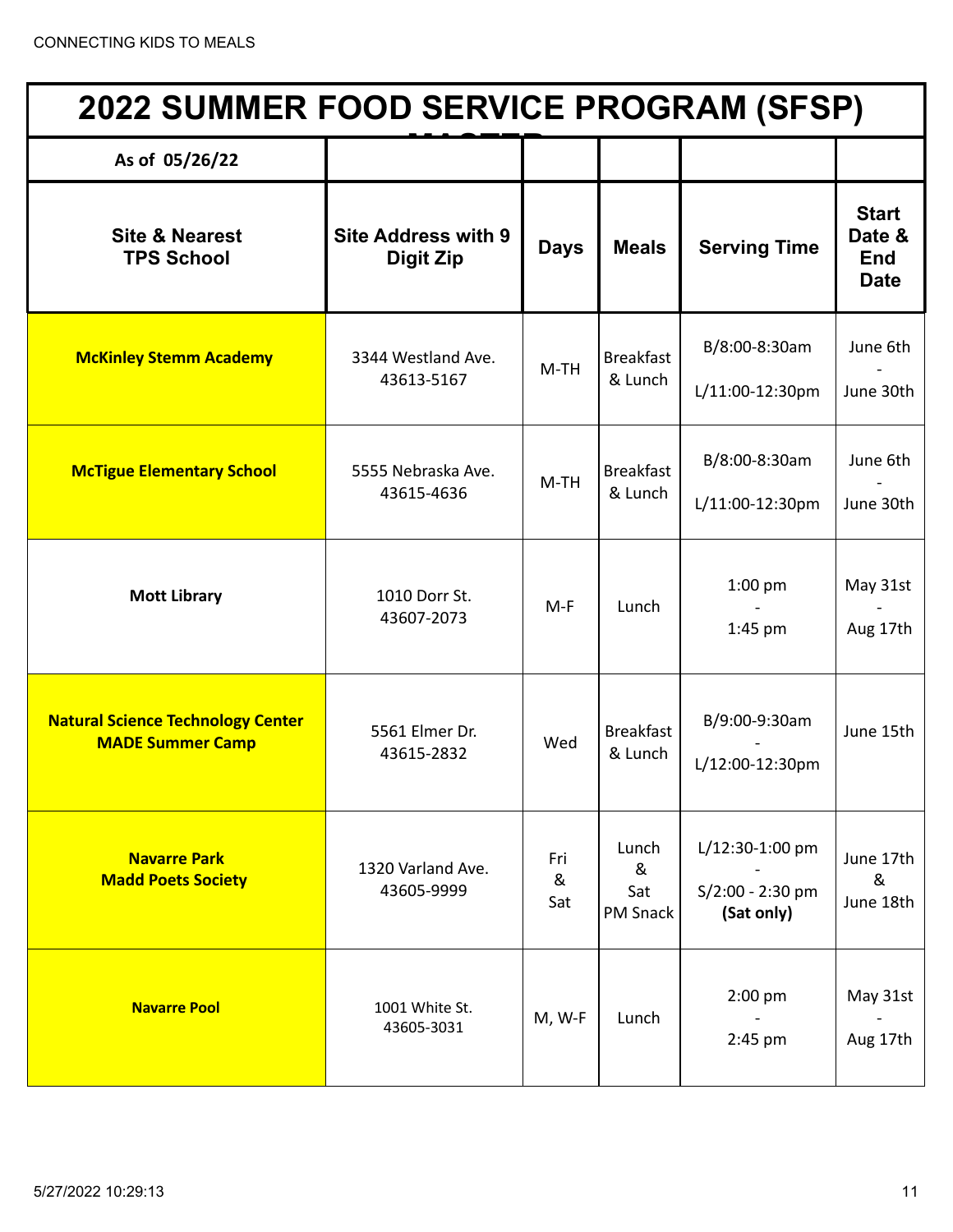| <b>2022 SUMMER FOOD SERVICE PROGRAM (SFSP)</b>                                                                                                       |                                                |                          |                             |                                           |                                                     |  |
|------------------------------------------------------------------------------------------------------------------------------------------------------|------------------------------------------------|--------------------------|-----------------------------|-------------------------------------------|-----------------------------------------------------|--|
| As of 05/26/22                                                                                                                                       |                                                |                          |                             |                                           |                                                     |  |
| <b>Site &amp; Nearest</b><br><b>TPS School</b>                                                                                                       | <b>Site Address with 9</b><br><b>Digit Zip</b> | <b>Days</b>              | <b>Meals</b>                | <b>Serving Time</b>                       | <b>Start</b><br>Date &<br><b>End</b><br><b>Date</b> |  |
| <b>New Eureka Missionary Baptist Church</b><br><b>New Eureka Youth Program</b>                                                                       | 2526 Lawrence Ave.<br>43610-1345               | $M-F$                    | Lunch<br>& Snack            | $L/12:00 - 1:00$ pm<br>$S/3:00 - 4:00$ pm | June 6th<br>Aug 17th                                |  |
| <b>North BGC</b><br><b>David Wehrmeister</b>                                                                                                         | 817 Sherman St.<br>43608-2831                  | $M-F$                    | Lunch<br>& Snack            | L/12:00 - 1:00 pm<br>S/3:00-4:00 pm       | June 6th<br>Aug 5th                                 |  |
| <b>Northern Heights</b><br><b>Read &amp; Feed Program</b>                                                                                            | 3300 N. Erie St.<br>43611-3248                 | M, W, F                  | Lunch                       | $1:00$ pm<br>2:00 pm                      | June 13th<br>Aug 12th                               |  |
| <b>Northpoint Church</b><br><b>Northpoint Kids Camp VBS</b>                                                                                          | 3708 W. Laskey Rd.<br>43623-3822               | $M-TH$                   | <b>Breakfast</b><br>& Lunch | B/9:00-9:45am<br>L/12-12:45pm             | June 27th<br>June 30th                              |  |
| <b>Nuestra Gente Community Center</b><br><b>Site #1 Nuestra Gente Community</b><br><b>Projects Inc.</b><br><b>Almuerzo con Nuestra Gente Program</b> | 1411 Broadway St.<br>43609-9999                | <b>Tues</b><br>&<br>Thur | Lunch                       | $1:00$ pm<br>2:00 pm                      | June 2nd<br>Aug 11th                                |  |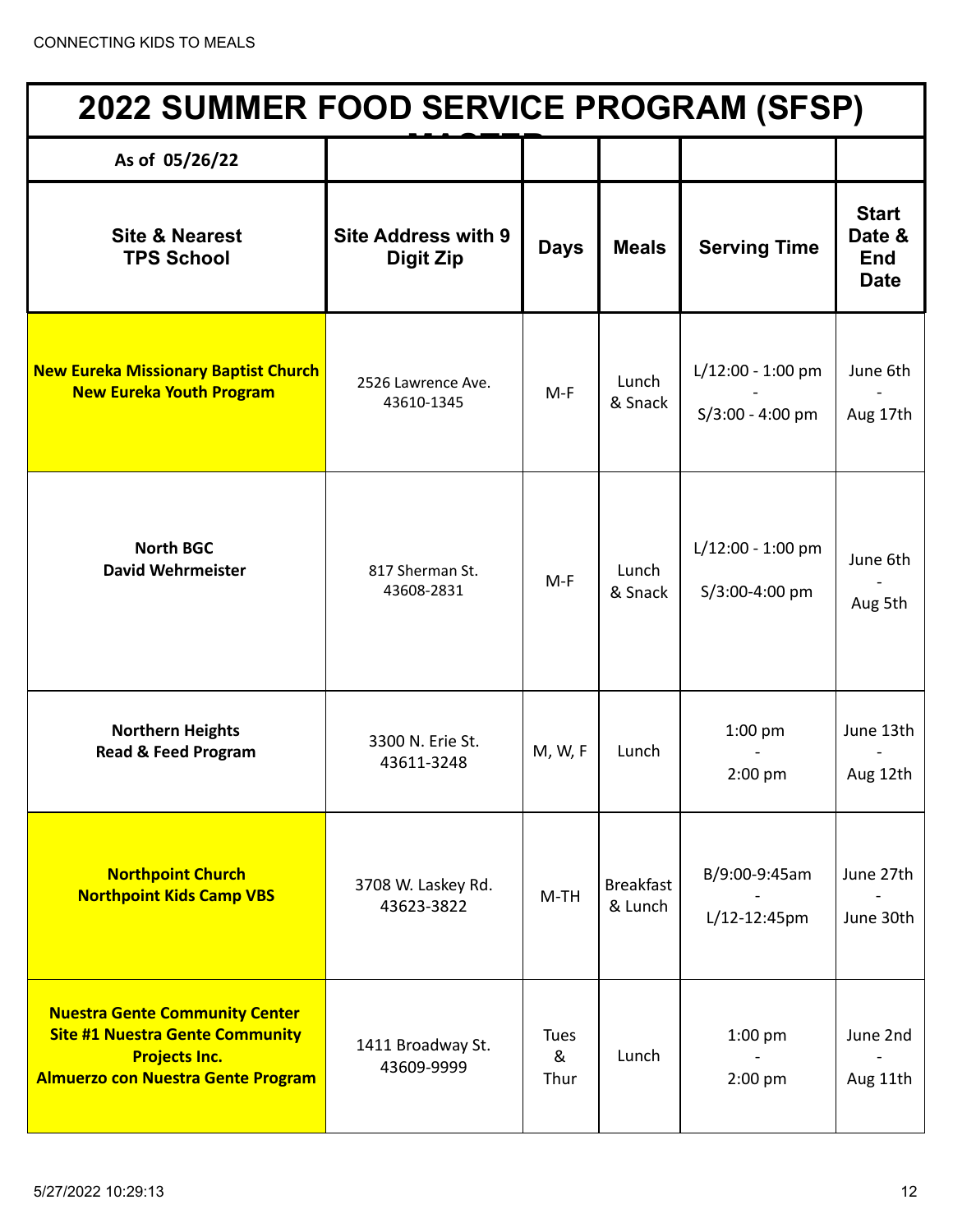| <b>2022 SUMMER FOOD SERVICE PROGRAM (SFSP)</b>  |                                                |             |                                   |                                                   |                                                     |  |  |
|-------------------------------------------------|------------------------------------------------|-------------|-----------------------------------|---------------------------------------------------|-----------------------------------------------------|--|--|
| As of 05/26/22                                  |                                                |             |                                   |                                                   |                                                     |  |  |
| <b>Site &amp; Nearest</b><br><b>TPS School</b>  | <b>Site Address with 9</b><br><b>Digit Zip</b> | <b>Days</b> | <b>Meals</b>                      | <b>Serving Time</b>                               | <b>Start</b><br>Date &<br><b>End</b><br><b>Date</b> |  |  |
| <b>Old Orchard Elementary</b>                   | 2402 Cheltenham<br>43606-3201                  | $M-TH$      | <b>Breakfast</b><br>& Lunch       | B/8:00-8:30am<br>L/11:00-12:30pm                  | June 6th<br>June 30th                               |  |  |
| <b>Oregon Library</b>                           | 3340 Dustin Rd.<br>Oregon, OH<br>43616-3302    | $M-F$       | Lunch                             | $1:00$ pm<br>1:45 pm                              | May 31st<br>Aug 17th                                |  |  |
| <b>Ottawa Park</b><br><b>Madd Poets Society</b> | 2201 Ottawa Dr.<br>43606-4338                  | Fri         | Lunch<br><b>Snack Sat</b><br>only | L/12:30-1:00 pm<br>S/2:30 - 3:00 pm<br>(Sat only) | July 8th<br>July 15th                               |  |  |
| <b>Ottawa Park</b><br><b>Playtime Movement</b>  | 2201 Ottawa Dr.<br>43606-4338                  | $M-TH$      | Snack<br>Only                     | 6:00 pm<br>7:30 pm                                | June 6th<br>July 14th                               |  |  |
| <b>Padua Center</b>                             | 1416 Nebraska Ave.<br>43607-4101               | $M-F$       | <b>Breakfast</b><br>& Lunch       | B/9:30-10:00 am<br>$L/12 - 12:30$ pm              | June 6th<br>Aug 5th                                 |  |  |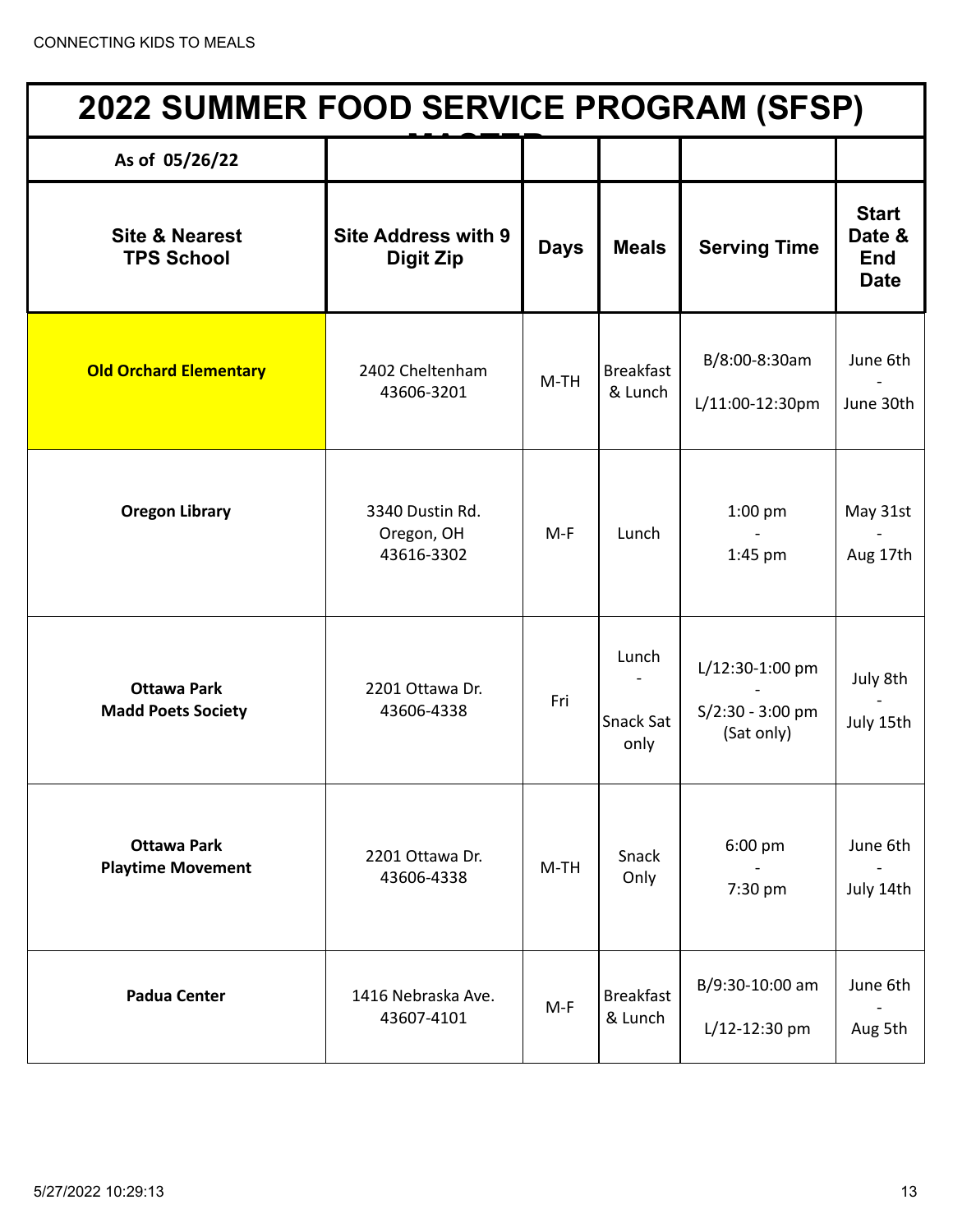| <b>2022 SUMMER FOOD SERVICE PROGRAM (SFSP)</b>                              |                                                     |             |                             |                                   |                                                     |  |
|-----------------------------------------------------------------------------|-----------------------------------------------------|-------------|-----------------------------|-----------------------------------|-----------------------------------------------------|--|
| As of 05/26/22                                                              |                                                     |             |                             |                                   |                                                     |  |
| <b>Site &amp; Nearest</b><br><b>TPS School</b>                              | <b>Site Address with 9</b><br>Digit Zip             | <b>Days</b> | <b>Meals</b>                | <b>Serving Time</b>               | <b>Start</b><br>Date &<br><b>End</b><br><b>Date</b> |  |
| <b>Pathway for Successful Leadership</b><br><b>Step to Success/Hats Off</b> | 3648 Victory Ln<br>43607-2564                       | $M-F$       | <b>Breakfast</b><br>&Lunch  | B/8:00-9:30am<br>L/11:30-12:30pm  | June 13th<br>Aug 5th                                |  |
| <b>Pearson Metropark</b><br><b>Metroparks Connections Camp</b>              | 761 Lallendorf Rd.<br>Oregon, OH<br>43616-9999      | $M-F$       | Snack                       | 2:00pm - 2:30 pm                  | June 13th<br>July 29th                              |  |
| <b>Perrysburg Heights Community Center</b><br><b>Heights Summer Academy</b> | 12282 Jefferson St.<br>Perrysburg, OH<br>43551-1943 | T-TH        | Lunch<br>& Snack            | $L/11-12:00$ pm<br>S/1:45-2:00 pm | May 31st -<br>Aug 17th                              |  |
| <b>Pickford Pool/Park</b>                                                   | 2912 Medford Dr<br>43614-1111                       | M, W-F      | Lunch                       | $2:00$ pm<br>2:45 pm              | Jun 1st<br>Aug 17th                                 |  |
| <b>Port Lawrence LHM</b><br><b>Work in Progress</b>                         | 201 Belmont Ave<br>43604-3213                       | M, TH, F    | Lunch                       | $1:30$ pm<br>$2:15$ pm            | June 9th<br>Aug 12th                                |  |
| <b>Project ER Inc.</b><br><b>Puck-A-Luck's Equestrian Day Camp</b>          | 1203 Crystal St<br>43605-9999                       | $M-F$       | <b>Breakfast</b><br>& Lunch | B/10-10:30 am<br>L/12:30-1:00 pm  | June 20th<br>Aug 12th                               |  |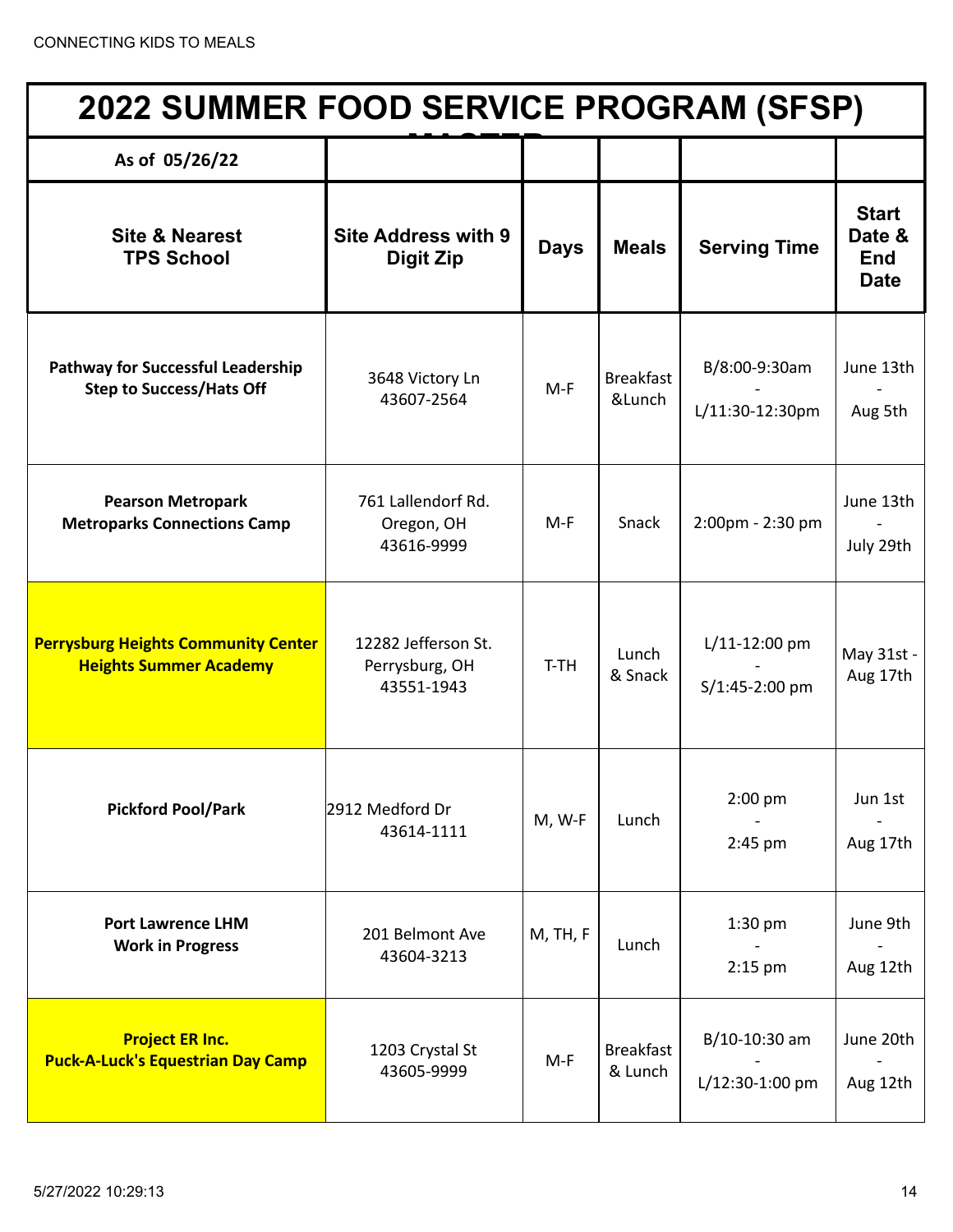| <b>2022 SUMMER FOOD SERVICE PROGRAM (SFSP)</b>                    |                                                |                                  |                             |                                               |                                                     |  |
|-------------------------------------------------------------------|------------------------------------------------|----------------------------------|-----------------------------|-----------------------------------------------|-----------------------------------------------------|--|
| As of 05/26/22                                                    |                                                |                                  |                             |                                               |                                                     |  |
| <b>Site &amp; Nearest</b><br><b>TPS School</b>                    | <b>Site Address with 9</b><br><b>Digit Zip</b> | <b>Days</b>                      | <b>Meals</b>                | <b>Serving Time</b>                           | <b>Start</b><br>Date &<br><b>End</b><br><b>Date</b> |  |
| <b>Ravine LMH</b><br><b>After School All-Stars (ASAS)</b>         | 55 Poplar St.<br>43605-1934                    | <b>Tues</b><br>&<br><b>Thurs</b> | Lunch<br>& Snack            | L/12:30-1:00pm<br>S/3:30-3:45pm               | June 13th<br>Aug 5th                                |  |
| <b>Ravine Park Community Center</b><br><b>Madd Poets Society</b>  | 55 Poplar St.<br>43606-1934                    | Fri<br>&<br>Sat                  | Lunch<br>&<br>Sat<br>Snack  | L/12:30-1:00pm<br>S/2:00-2:30pm<br>(Sat only) | June 24th<br>&<br>June 25th                         |  |
| <b>Raymer Elementary</b><br><b>MVHEART Summer Reading Program</b> | 550 Raymer Blvd.<br>43605-2432                 | Tue<br><b>Thurs</b>              | <b>Breakfast</b><br>& Lunch | B/8:30am-9:15am<br>L/1:00pm-1:30-m            | July 12th<br>Aug 11th                               |  |
| <b>Resurrection Baptist Church</b><br><b>Summer Lunch Program</b> | 3360 Nebraska Ave.<br>43607-2818               | <b>Tues</b><br>&<br>Fri          | Lunch                       | $1:00$ pm<br>$1:45$ pm                        | June 7th<br>Aug 17th                                |  |
| <b>Reynolds Corner Library</b>                                    | 4833 Dorr St.<br>43615-4027                    | $M-F$                            | Lunch                       | 1:00 pm<br>$1:45$ pm                          | May 31st<br>Aug 17th                                |  |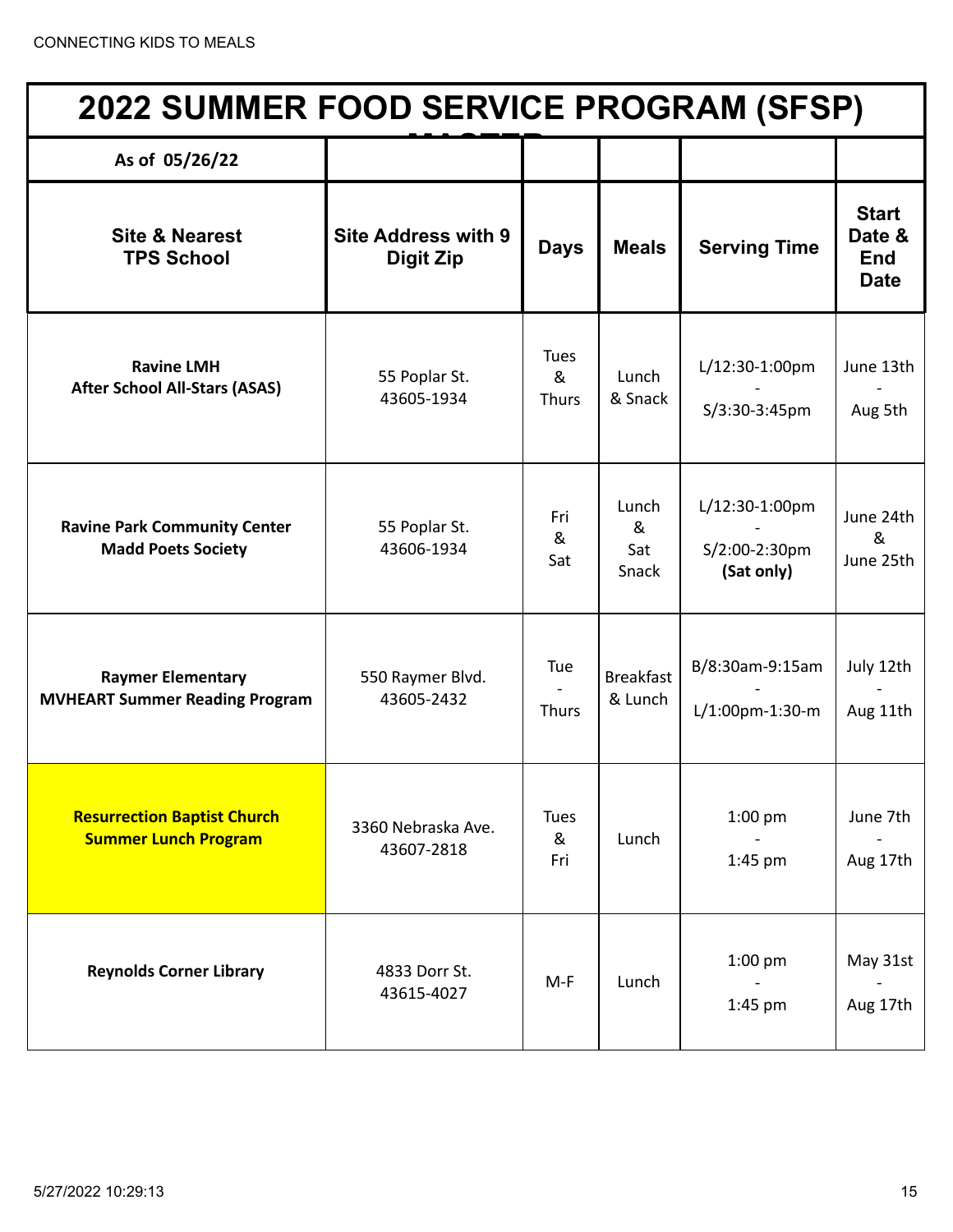| <b>2022 SUMMER FOOD SERVICE PROGRAM (SFSP)</b>                            |                                         |             |                             |                                  |                                                     |  |
|---------------------------------------------------------------------------|-----------------------------------------|-------------|-----------------------------|----------------------------------|-----------------------------------------------------|--|
| As of 05/26/22                                                            |                                         |             |                             |                                  |                                                     |  |
| <b>Site &amp; Nearest</b><br><b>TPS School</b>                            | <b>Site Address with 9</b><br>Digit Zip | <b>Days</b> | <b>Meals</b>                | <b>Serving Time</b>              | <b>Start</b><br>Date &<br><b>End</b><br><b>Date</b> |  |
| <b>Reynolds Elementary School</b><br><b>After School All-Stars (ASAS)</b> | 5000 Norwich Rd.<br>43615-6924          | $M-TH$      | <b>Breakfast</b><br>& Snack | B/10:00-10:30am<br>S/1:30-1:45pm | June 13th<br>Aug 5th                                |  |
| <b>Rise &amp; Shine Academy</b>                                           | 3248 Warsaw St.<br>43608-1852           | $M-F$       | <b>Breakfast</b><br>& Lunch | B/8:00-9:00am<br>L/11:00-12:00pm | June 1st<br>Aug 1st                                 |  |
| <b>Riverside Elementary School</b>                                        | 500 Chicago St.<br>43611-3603           | $M-TH$      | <b>Breakfast</b><br>& Lunch | B/8:00-8:30am<br>L/11:00-12:30pm | June 6th<br>June 30th                               |  |
| <b>Riverside Elementary</b><br><b>Riverside HUB</b>                       | 500 Chicago St.<br>43611-3603           | $M-F$       | Lunch                       | 12:30 pm<br>1:30 pm              | June 6th<br>Aug 12th                                |  |
| <b>Robinson Elementary School</b>                                         | 1075 Horace Street<br>43606-4859        | $M-TH$      | <b>Breakfast</b><br>& Lunch | B/8:00-8:30am<br>L/11:00-12:30pm | June 6th<br>June 30th                               |  |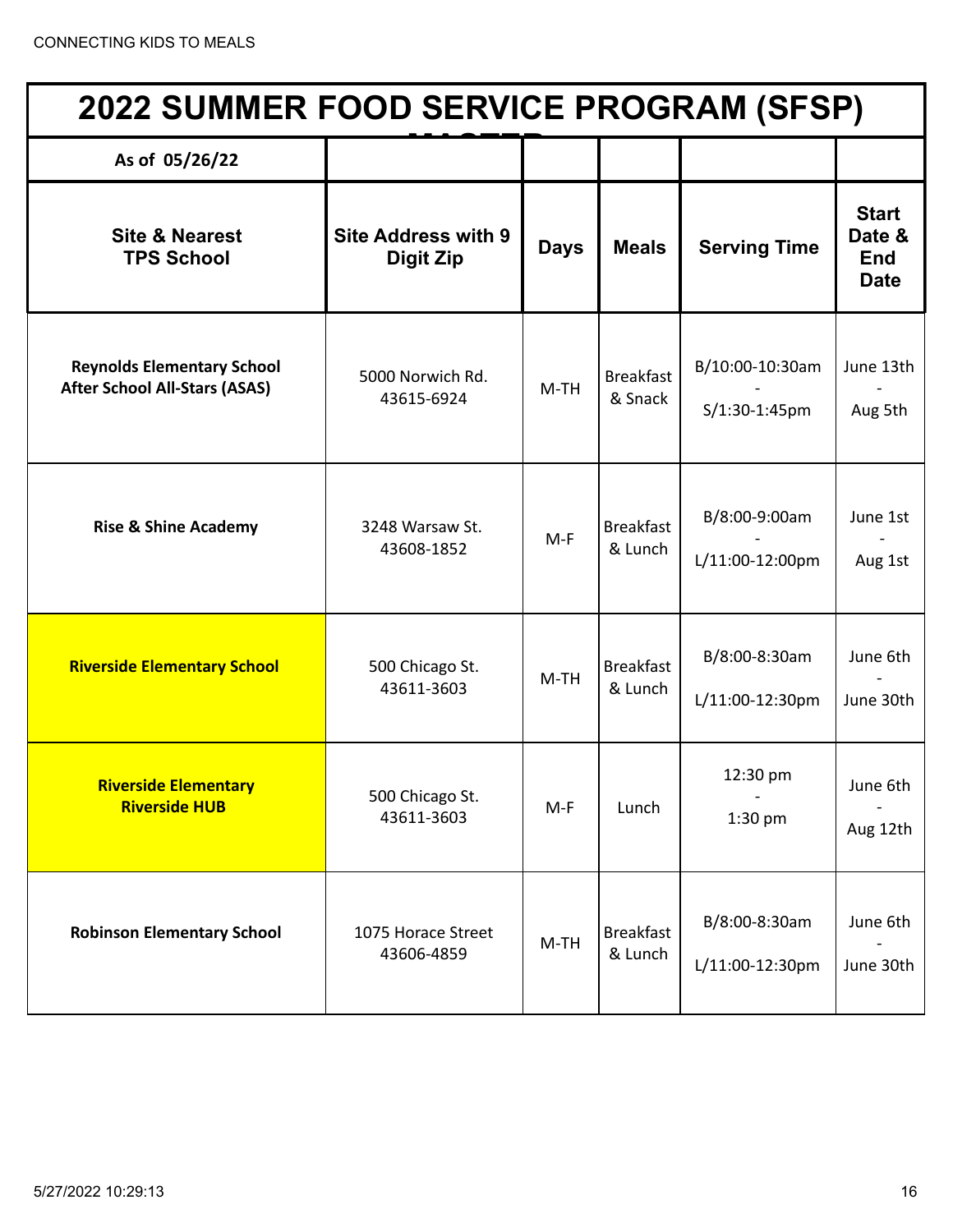| <b>2022 SUMMER FOOD SERVICE PROGRAM (SFSP)</b>                        |                                                |             |                                   |                                    |                                                     |  |  |
|-----------------------------------------------------------------------|------------------------------------------------|-------------|-----------------------------------|------------------------------------|-----------------------------------------------------|--|--|
| As of 05/26/22                                                        |                                                |             |                                   |                                    |                                                     |  |  |
| <b>Site &amp; Nearest</b><br><b>TPS School</b>                        | <b>Site Address with 9</b><br><b>Digit Zip</b> | <b>Days</b> | <b>Meals</b>                      | <b>Serving Time</b>                | <b>Start</b><br>Date &<br><b>End</b><br><b>Date</b> |  |  |
| <b>Robinson Elementary School</b><br><b>Empowering Future Leaders</b> | 1075 Horace Street<br>43606-4859               | $M-F$       | <b>Breakfast</b><br>&Lunch        | B/8:00-8:50am<br>L/12:00-12:50pm   | June 6th<br>July 9th                                |  |  |
| <b>Robinson Elementary</b><br>Unison                                  | 1075 Horace Street<br>43606-4859               | $M-TH$      | Lunch                             | $11:30$ am<br>12:30 pm             | June 6th<br>Aug 4th                                 |  |  |
| <b>Rogers High School</b><br><b>LEAD Program</b>                      | 222 McTigue Dr.<br>43615-5164                  | $M-TH$      | <b>Breakfast</b><br>& PM<br>Snack | B/10:30-10:45 am<br>S/2:00-2:30 pm | June 6th<br>Aug 5th                                 |  |  |
| <b>Rogers HS Football Field</b>                                       | 5700 Hal Dr<br>43615-9999                      | $M-TH$      | Lunch                             | 3:00 pm<br>3:30 pm                 | May 31st<br>Aug 17th                                |  |  |
| <b>Roosevelt Pool</b>                                                 | 922-972 Dorr St.<br>43607-9999                 | $T-F$       | Lunch                             | 2:00 pm<br>2:45 pm                 | May 31st<br>Aug 17th                                |  |  |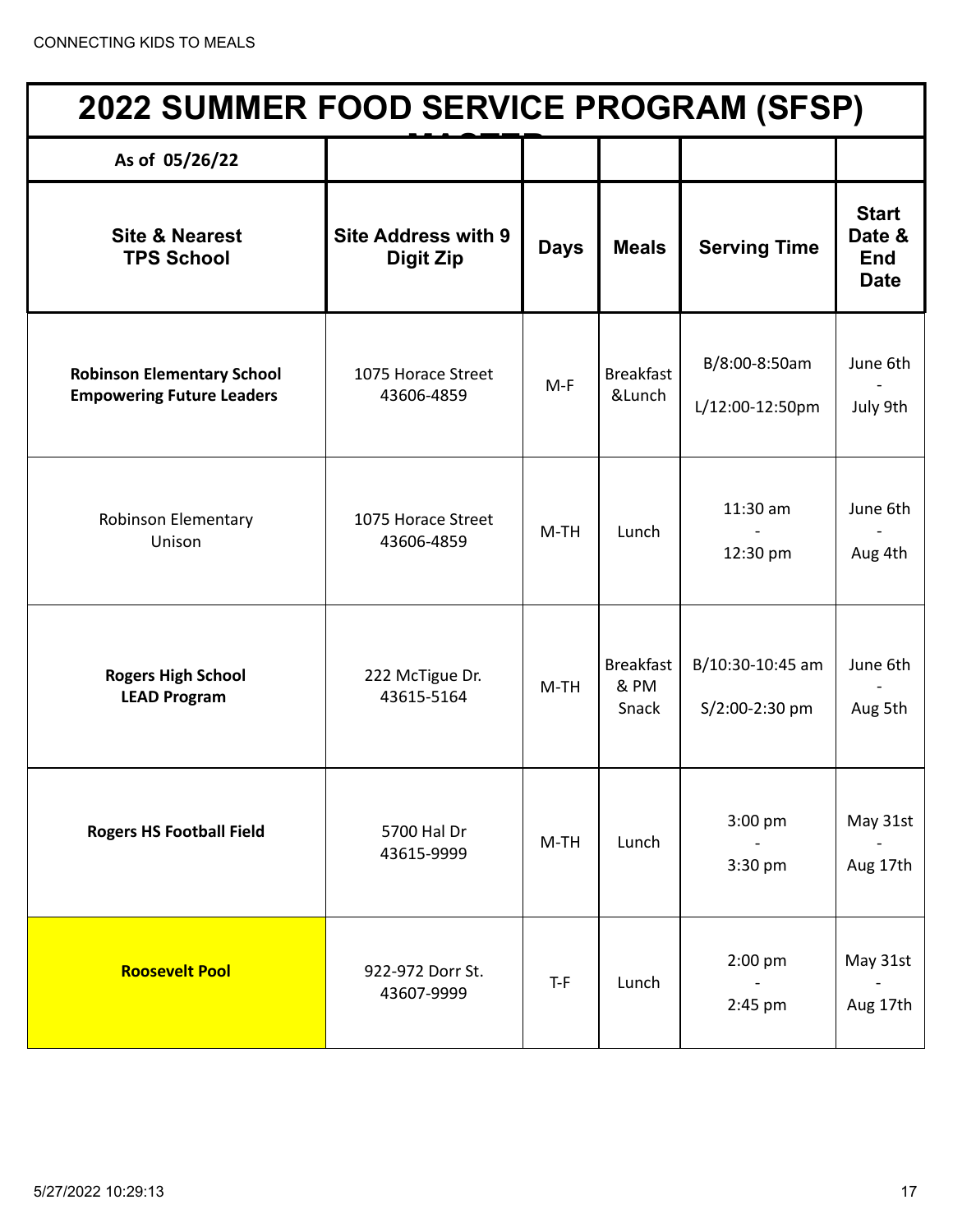| <b>2022 SUMMER FOOD SERVICE PROGRAM (SFSP)</b>                        |                                                     |                           |                             |                                    |                                                     |  |  |
|-----------------------------------------------------------------------|-----------------------------------------------------|---------------------------|-----------------------------|------------------------------------|-----------------------------------------------------|--|--|
| As of 05/26/22                                                        |                                                     |                           |                             |                                    |                                                     |  |  |
| <b>Site &amp; Nearest</b><br><b>TPS School</b>                        | <b>Site Address with 9</b><br><b>Digit Zip</b>      | <b>Days</b>               | <b>Meals</b>                | <b>Serving Time</b>                | <b>Start</b><br>Date &<br><b>End</b><br><b>Date</b> |  |  |
| <b>Rosa Parks Elementary</b>                                          | 3350 Cherry St.<br>43608-1051                       | $M-TH$                    | <b>Breakfast</b><br>& Lunch | $B/8 - 8:30$ am<br>L/11:00-12:30pm | June 6th<br>June 30th                               |  |  |
| <b>Rossford United Methodist Church</b><br><b>Feed the Kids</b>       | 270 Dixie Hwy<br>Rossford, OH 43460-<br>1216 (WOOD) | Tues<br>&<br><b>Thurs</b> | Lunch                       | $11:00$ am<br>12:30 pm             | June 7th<br>July 28th                               |  |  |
| <b>St. Michael's in the Hills</b><br><b>Isabella Carter Arts Camp</b> | 4718 Brittany Rd.<br>43615-2314                     | Wed                       | Lunch                       | 10:40 am<br>11:20 am               | June 1st<br>June 29th                               |  |  |
| <b>Savage Park</b><br><b>Hopson Elite Basketball Camp</b>             | 650 Nebraska Ave.<br>43604-9999                     | Sat                       | <b>AM Snack</b>             | $10:15$ am<br>10:30 am             | June 4th<br>Saturday                                |  |  |
| <b>Savage Splash Pad</b>                                              | 645 Vance St.<br>43604-8343                         | $T-F$                     | Lunch                       | $2:00$ pm<br>2:45 pm               | May 31st<br>Aug 17th                                |  |  |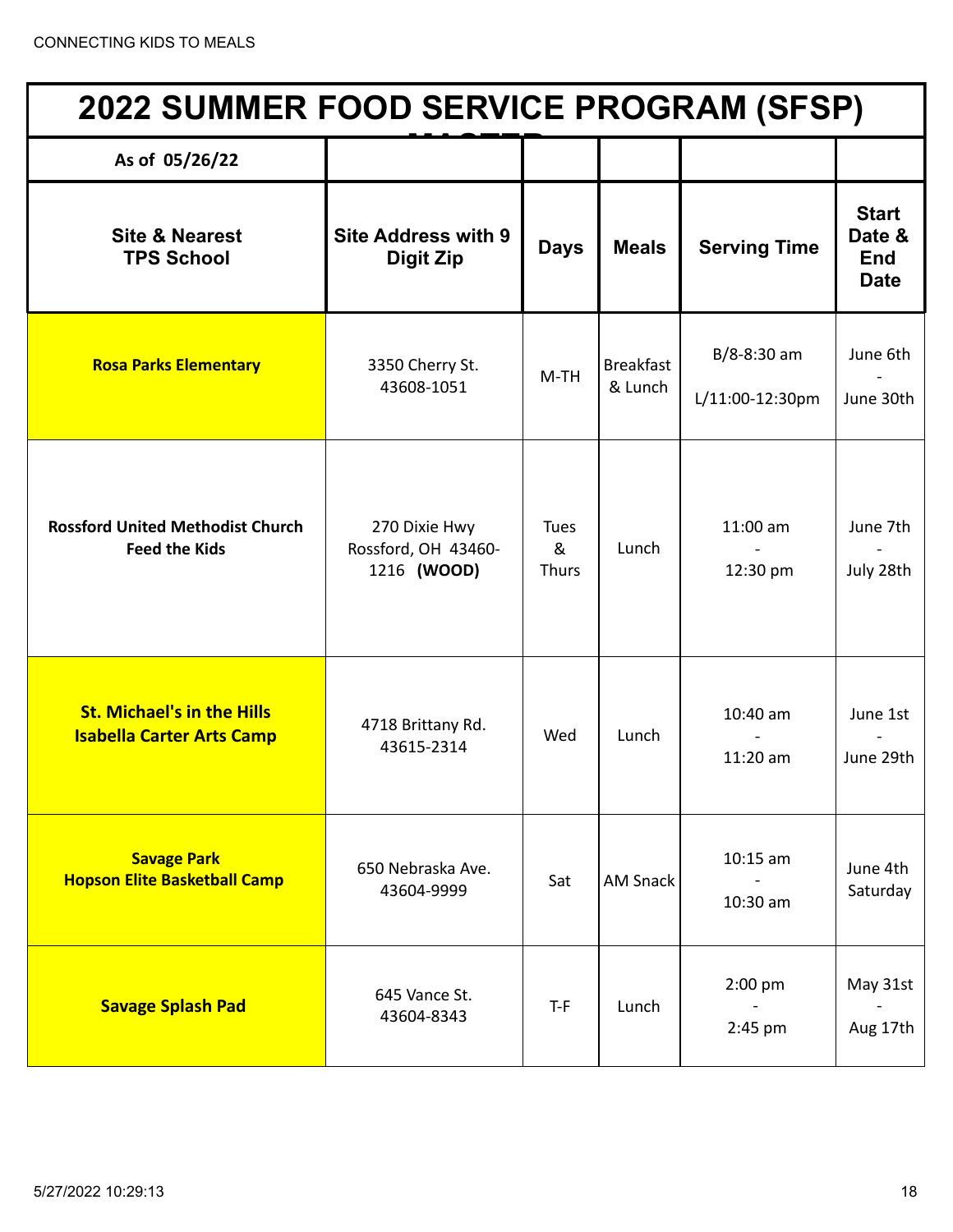| 2022 SUMMER FOOD SERVICE PROGRAM (SFSP)                             |                                                           |             |                             |                                         |                                                     |  |
|---------------------------------------------------------------------|-----------------------------------------------------------|-------------|-----------------------------|-----------------------------------------|-----------------------------------------------------|--|
| As of 05/26/22                                                      |                                                           |             |                             |                                         |                                                     |  |
| <b>Site &amp; Nearest</b><br><b>TPS School</b>                      | <b>Site Address with 9</b><br><b>Digit Zip</b>            | <b>Days</b> | <b>Meals</b>                | <b>Serving Time</b>                     | <b>Start</b><br>Date &<br><b>End</b><br><b>Date</b> |  |
| <b>Schoenrock Family BGC</b>                                        | 4450 Hill Ave.<br>43615-9999                              | $M-F$       | Lunch<br>& Snack            | L/12:00 - 1:00 pm<br>$S/2:00 - 3:00$ pm | June 6th<br>Aug 5th                                 |  |
| <b>Scott High School</b><br><b>Football</b>                         | 409 Machen St<br>Flute Rice Way<br>43620-1246             | $M-F$       | <b>Breakfast</b><br>& Lunch | B/8:00 - 8:30am<br>$L/12:30 - 1:00$ pm  | Aug 1st<br>Aug 12th                                 |  |
| <b>Scott High School</b><br>Dr. Carnel Smith Football Camp          | 409 Machen St/Flute Rice<br>Way Toledo, OH 43620-<br>1246 | $M-F$       | <b>Breakfast</b><br>& Lunch | B/8:30-9:00am<br>$L/2:45-3:15pm$        | June13th<br>June 17th                               |  |
| <b>Scott High School</b><br><b>Amare Lockett Youth Fishing Camp</b> | 2400 Collingwood Blvd<br>43620-1152                       | $M-F$       | <b>Breakfast</b><br>& Lunch | B/8:30-9:00am<br>L/12:30-1:30pm         | June 6th<br>June 10th                               |  |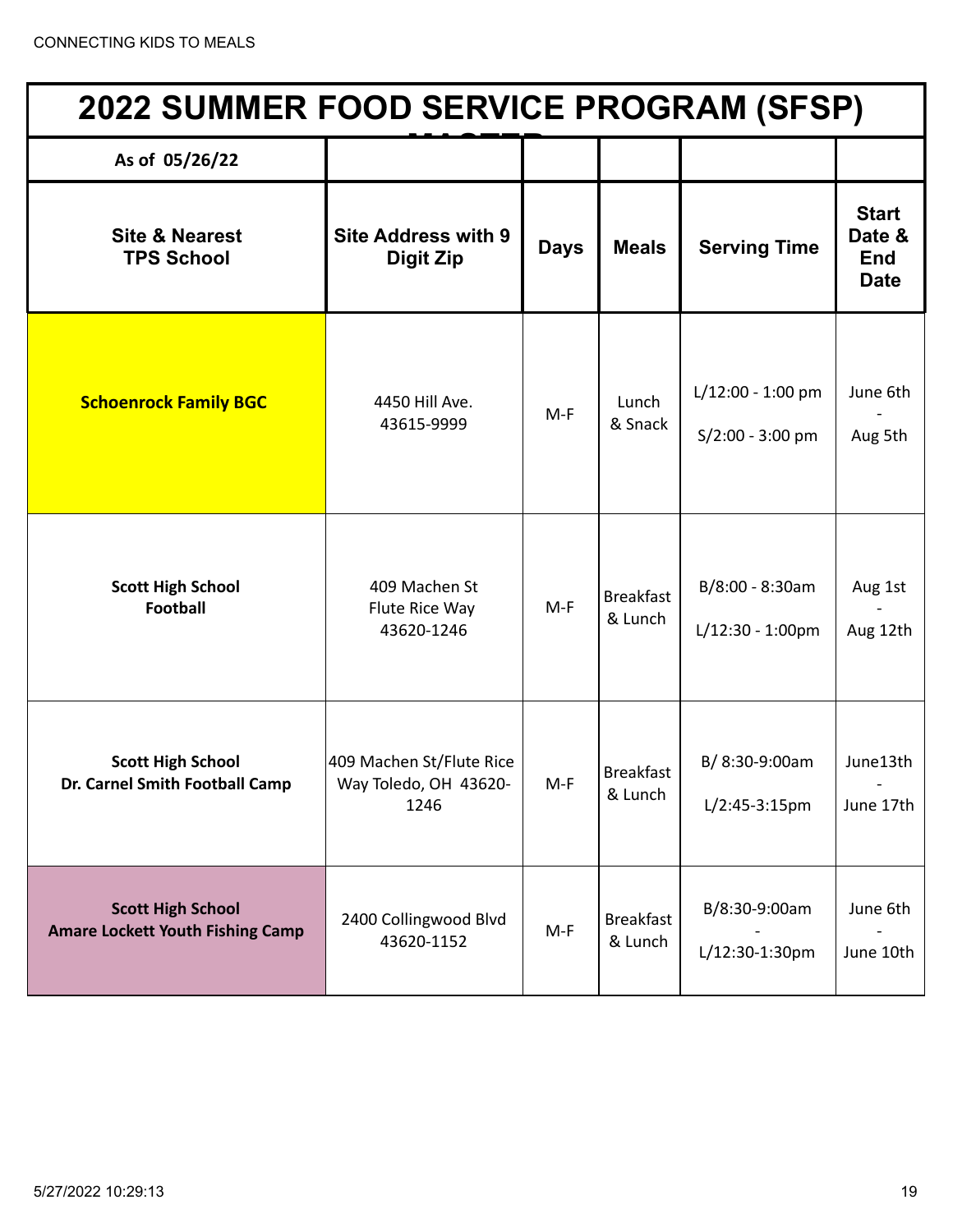| <b>2022 SUMMER FOOD SERVICE PROGRAM (SFSP)</b>                   |                                                |             |                             |                                  |                                                     |  |  |
|------------------------------------------------------------------|------------------------------------------------|-------------|-----------------------------|----------------------------------|-----------------------------------------------------|--|--|
| As of 05/26/22                                                   |                                                |             |                             |                                  |                                                     |  |  |
| <b>Site &amp; Nearest</b><br><b>TPS School</b>                   | <b>Site Address with 9</b><br><b>Digit Zip</b> | <b>Days</b> | <b>Meals</b>                | <b>Serving Time</b>              | <b>Start</b><br>Date &<br><b>End</b><br><b>Date</b> |  |  |
| <b>Scott High School</b><br><b>MADE Summer Camp</b>              | 2400 Collingwood Ave.<br>43620-1152            | Friday      | <b>Breakfast</b>            | $9:00$ am<br>$9:30$ am           | June 17th                                           |  |  |
| <b>Sherman Elementary</b>                                        | 817 Sherman<br>43608-2831                      | $M-TH$      | <b>Breakfast</b><br>& Lunch | B/8:00-8:30am<br>L/11:00-12:30pm | June 6th<br>June 30th                               |  |  |
| <b>Sleepy Hollow Park</b><br><b>Hopson Elite Basketball Camp</b> | 4150 Overlook Blvd<br>43607-9999               | Sat         | <b>AM Snack</b><br>Only     | $10:15$ am<br>$10:30$ am         | July 30th<br>Saturday                               |  |  |
| <b>Smith Park</b><br><b>Hopson Elite Basketball Camp</b>         | 800 Fernwood Ave.<br>43607-9999                | Sat         | <b>AM Snack</b><br>Only     | $10:15$ am<br>10:30 am           | June 11th<br>Saturday                               |  |  |
| <b>Soul City Gym</b><br><b>Create &amp; Shape Summer Camp</b>    | 801 Junction Ave.<br>43607-4173                | $M-F$       | Snack<br>& Dinner           | S/1:30-1:45pm<br>D/4:30-5:00 pm  | June 6th<br>July 29th                               |  |  |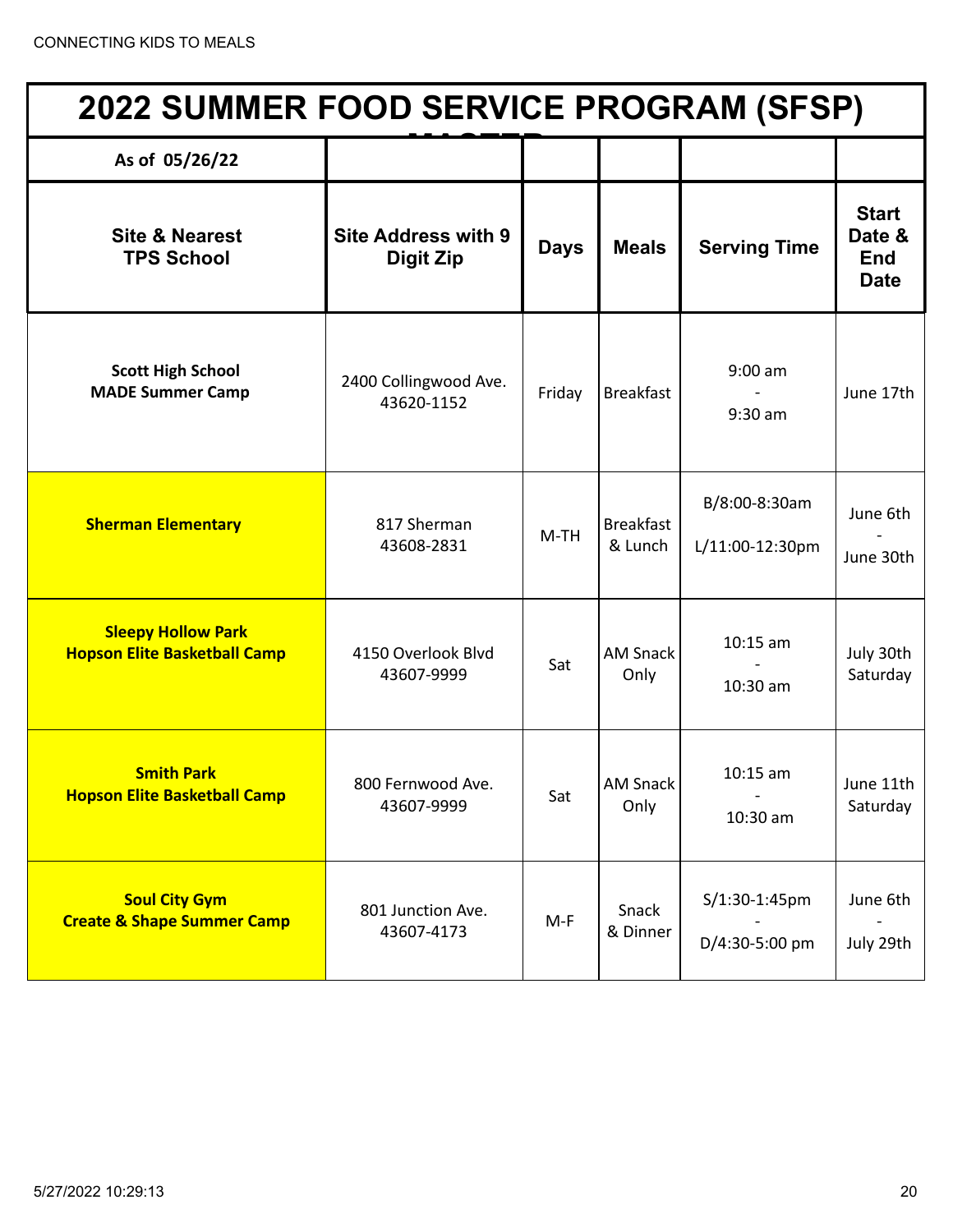| <b>2022 SUMMER FOOD SERVICE PROGRAM (SFSP)</b>                                                 |                                                  |                       |                             |                                            |                                                     |  |  |
|------------------------------------------------------------------------------------------------|--------------------------------------------------|-----------------------|-----------------------------|--------------------------------------------|-----------------------------------------------------|--|--|
| As of 05/26/22                                                                                 |                                                  |                       |                             |                                            |                                                     |  |  |
| <b>Site &amp; Nearest</b><br><b>TPS School</b>                                                 | <b>Site Address with 9</b><br><b>Digit Zip</b>   | <b>Days</b>           | <b>Meals</b>                | <b>Serving Time</b>                        | <b>Start</b><br>Date &<br><b>End</b><br><b>Date</b> |  |  |
| <b>Sound Mind Behavioral Wellness</b><br><b>Sound Mind Summer</b><br><b>Enrichment Program</b> | 5726 Southwyck Blvd.<br>Suite 200B<br>43614-1510 | M-Thurs               | <b>Breakfast</b><br>& Lunch | B/10 - 10:30 am<br>L/12:30 - 1:00 pm       | June 13th<br>Aug 4th                                |  |  |
| <b>South Toledo Library</b>                                                                    | 1736 Broadway St.<br>43609-3200                  | $M-F$                 | Lunch                       | $1:00$ pm<br>$1:45$ pm                     | May 31st<br>Aug 17th                                |  |  |
| <b>Start High School</b><br><b>MADE Summer Camp</b>                                            | 2010 Tremainsville Rd.<br>43613-3947             | M<br>&<br><b>Tues</b> | <b>Breakfast</b><br>& Snack | B/9:00-9:30am<br>S/12:00-12:30pm           | June 13th<br>&<br>June 14th                         |  |  |
| <b>Sunbridge Schools</b><br><b>Summer Camp</b>                                                 | 2729 124th St.<br>43611-2240                     | $M-TH$                | <b>Breakfast</b><br>& Lunch | B/8:30-9:15am<br>L/11:30-12:15pm           | June 13th<br>July 20th                              |  |  |
| <b>Sylvania Area Family Services</b><br><b>Elevate</b>                                         | 5440 Marshall Rd.<br>Sylvania, OH 43560-2030     | $M-TH$                | <b>Breakfast</b><br>& Lunch | B/8:30-9:30am<br>$L/12:00$ pm - 1:<br>00pm | June 6th<br>July 14th                               |  |  |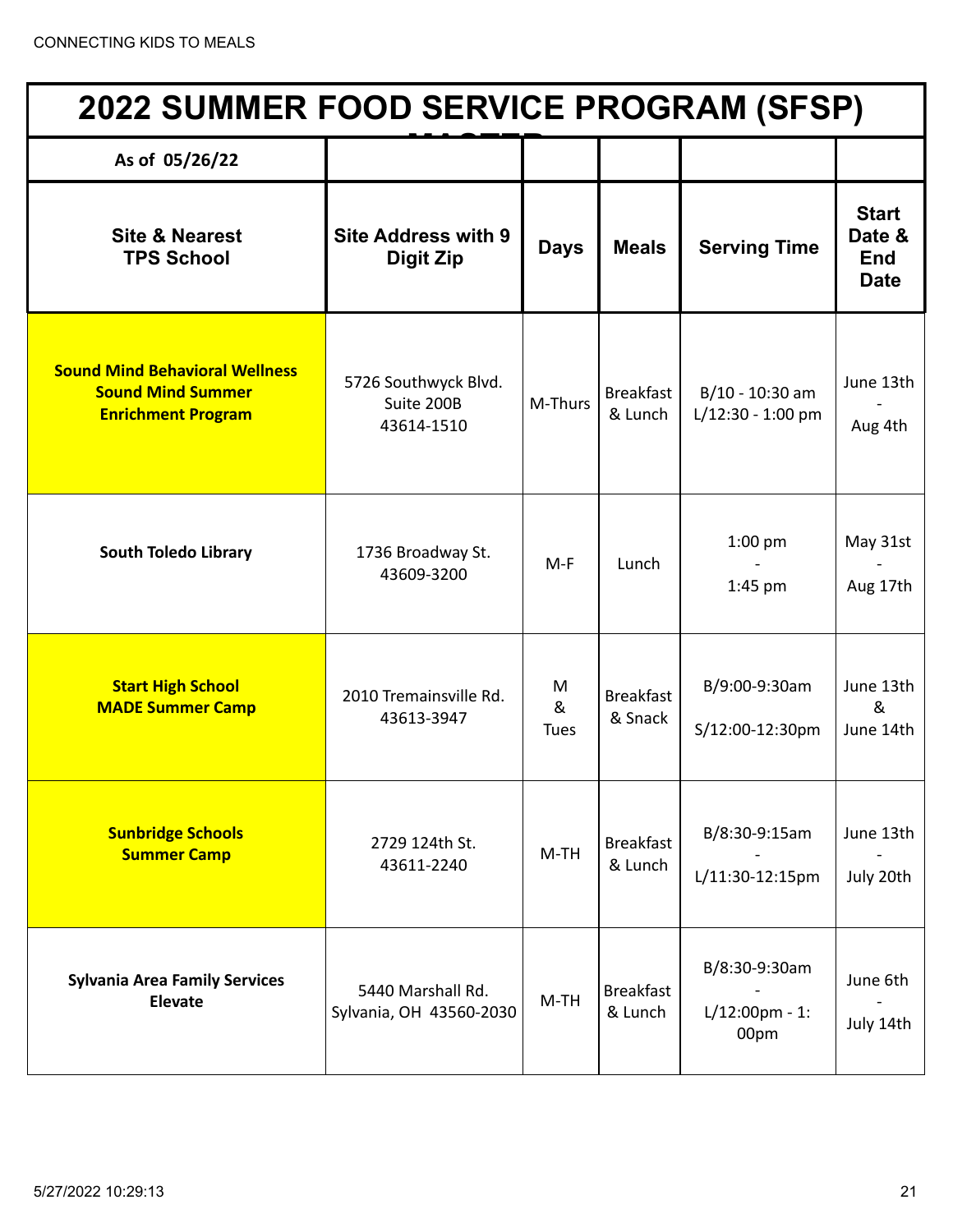| <b>2022 SUMMER FOOD SERVICE PROGRAM (SFSP)</b>                                                    |                                                                                  |             |                             |                                              |                                                     |  |  |
|---------------------------------------------------------------------------------------------------|----------------------------------------------------------------------------------|-------------|-----------------------------|----------------------------------------------|-----------------------------------------------------|--|--|
| As of 05/26/22                                                                                    |                                                                                  |             |                             |                                              |                                                     |  |  |
| <b>Site &amp; Nearest</b><br><b>TPS School</b>                                                    | <b>Site Address with 9</b><br><b>Digit Zip</b>                                   | <b>Days</b> | <b>Meals</b>                | <b>Serving Time</b>                          | <b>Start</b><br>Date &<br><b>End</b><br><b>Date</b> |  |  |
| <b>The Refreshing Place Church</b><br><b>E.L. Martin Foundation</b><br><b>for Success Program</b> | 2500 Nebraska Ave.<br>43607-3553                                                 | $M-TH$      | <b>Breakfast</b><br>& Lunch | B/9:00-9:30aM<br>L/12:30-1:00pm<br>tentative | June 6th -<br>July 28th                             |  |  |
| <b>The University of Toledo</b><br><b>Math Corps</b>                                              | 2801 W Bancroft St.<br><b>University Hall</b><br>2nd Floor Rm#2060<br>43606-3328 | $M-TH$      | <b>Breakfast</b><br>& Lunch | B/8:30-9:30am<br>L/11:30am - 1:30pm          | July 11th<br>Aug 4th                                |  |  |
| <b>Toledo Heights Library</b>                                                                     | 423 Shasta Dr.<br>43609-2052                                                     | $M-F$       | Lunch                       | $1:00$ pm<br>1:45 pm                         | May 31st<br>Aug 17th                                |  |  |
| <b>Walbridge Elementary School</b>                                                                | 1245 Walbridge Ave.<br>43609-2251                                                | $M-TH$      | <b>Breakfast</b><br>& Lunch | B/8:00-8:30am<br>L/11:00-12:30pm             | June 6th<br>June 30th                               |  |  |
| <b>Waite High School</b><br><b>MADE Summer Camp</b>                                               | 301 Morrison Dr.<br>43605-2124                                                   | Thurs       | <b>Breakfast</b><br>& Lunch | B/9:00-9:30am<br>L/12:00-12:30pm             | June 16th                                           |  |  |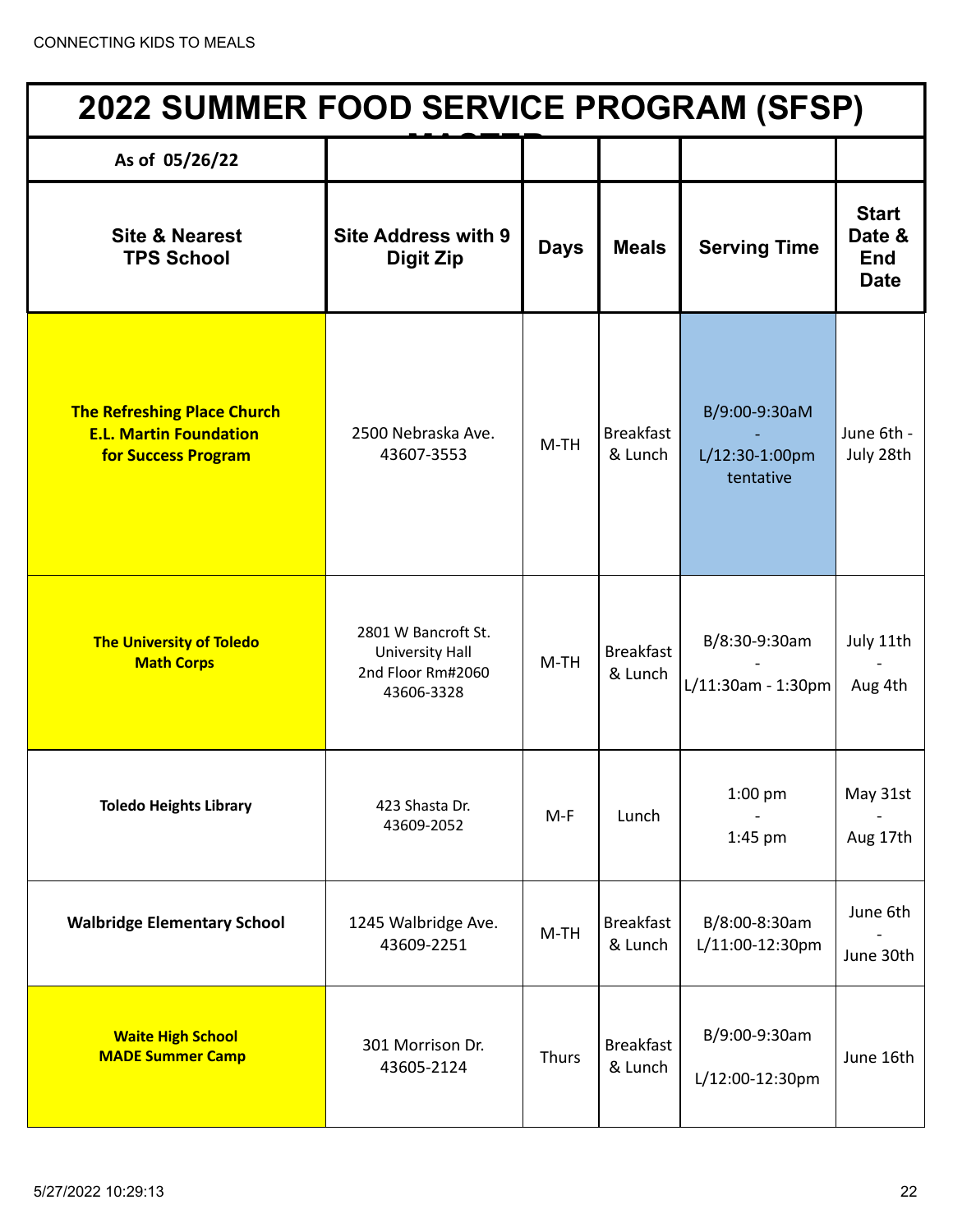| <b>2022 SUMMER FOOD SERVICE PROGRAM (SFSP)</b>                             |                                                |                                  |                             |                                              |                                                     |  |
|----------------------------------------------------------------------------|------------------------------------------------|----------------------------------|-----------------------------|----------------------------------------------|-----------------------------------------------------|--|
| As of 05/26/22                                                             |                                                |                                  |                             |                                              |                                                     |  |
| <b>Site &amp; Nearest</b><br><b>TPS School</b>                             | <b>Site Address with 9</b><br><b>Digit Zip</b> | <b>Days</b>                      | <b>Meals</b>                | <b>Serving Time</b>                          | <b>Start</b><br>Date &<br><b>End</b><br><b>Date</b> |  |
| <b>Walbridge Elementary School</b><br><b>After School All-Stars (ASAS)</b> | 1245 Walbridge Ave.<br>43609-2251              | $M-F$                            | <b>Breakfast</b><br>& Lunch | B/8:30-9:00 am<br>L/12:30-1:00 pm            | June 13th<br>June 17th                              |  |
| <b>Washington Branch Library</b>                                           | 5560 Havest Lane<br>43623-1747                 | $M-F$                            | Lunch                       | $1:00$ pm<br>$1:45$ pm                       | May 31st<br>Aug 17th                                |  |
| <b>Wayman Palmer YMCA</b>                                                  | 2053 14th St.<br>43620-1912                    | $M-F$                            | Lunch<br>& Snack            | L/12:00 - 1:00 pm<br>&<br>$S/3:30 - 4:00$ pm | June 6th<br>Aug 12th                                |  |
| <b>Wayman Palmer YMCA</b><br><b>Chico Vaughn Basketball Camp</b>           | 2053 N. 14th St.<br>43620-1912                 | M-F                              | Lunch                       | 11:30 am<br>12:30 pm                         | June 6th<br>Aug 12th                                |  |
| <b>Weiler Homes LMH</b>                                                    | 601 Fassett St<br>43605-3145                   | M, W, F                          | Lunch                       | 12:30-1:30pm                                 | June 6th<br>Aug 17th                                |  |
| <b>Weiler Homes LMH</b><br><b>After School All-Stars (ASAS)</b>            | 601 Fassett St.<br>43605-3145                  | <b>Tues</b><br>&<br><b>Thurs</b> | Lunch                       | 12:30-1:30pm                                 | June 13th<br>Aug 5th                                |  |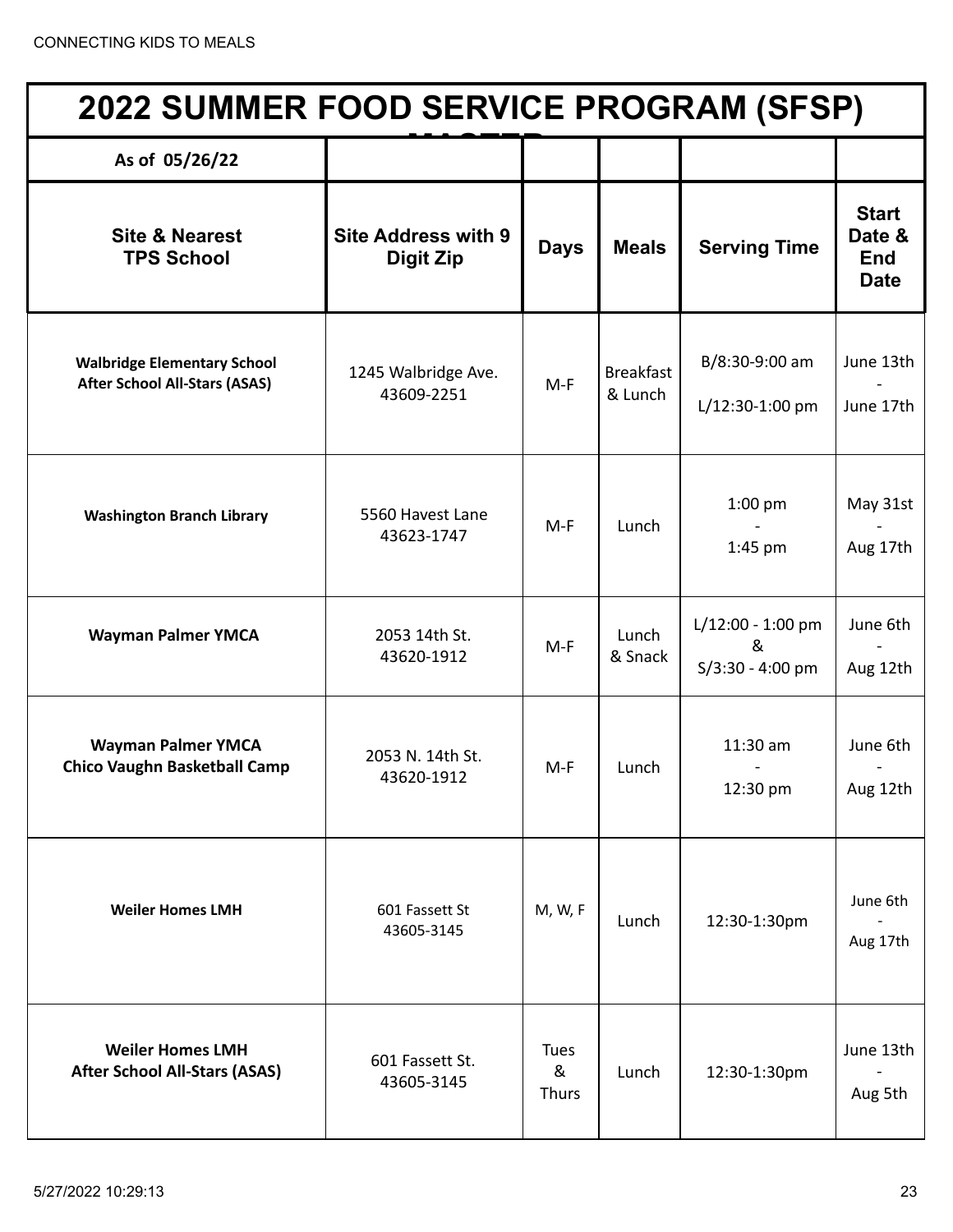| <b>2022 SUMMER FOOD SERVICE PROGRAM (SFSP)</b> |                                                |             |                             |                                  |                                                     |  |  |
|------------------------------------------------|------------------------------------------------|-------------|-----------------------------|----------------------------------|-----------------------------------------------------|--|--|
| As of 05/26/22                                 |                                                |             |                             |                                  |                                                     |  |  |
| <b>Site &amp; Nearest</b><br><b>TPS School</b> | <b>Site Address with 9</b><br><b>Digit Zip</b> | <b>Days</b> | <b>Meals</b>                | <b>Serving Time</b>              | <b>Start</b><br>Date &<br><b>End</b><br><b>Date</b> |  |  |
| <b>West Toledo Library</b>                     | 1320 W. Sylvania Ave.<br>43612-1675            | $M-F$       | Lunch                       | $1:00$ pm<br>1:45 pm             | May 31st<br>Aug 17th                                |  |  |
| <b>Whittier Elementary School</b>              | 4215 Walker Ave.<br>43612-1855                 | $M-TH$      | <b>Breakfast</b><br>& Lunch | B/8:00-8:30am<br>L/11:00-12:30pm | June 6th<br>June 30th                               |  |  |
| <b>Willys Pool</b>                             | 1375 Hillcrest<br>43612-1003                   | $T-F$       | Lunch                       | 2:00 pm<br>$2:45$ pm             | May 31st<br>Aug 17th                                |  |  |
| <b>Wilson Pool</b>                             | 3523 Otto St.<br>43608-1111                    | M, W-F      | Lunch                       | 2:00 pm<br>$2:45$ pm             | Jun 1st<br>Aug 17th                                 |  |  |
| <b>Wilson Pool</b><br>N.E.C.C. Golf Clinic     | 3523 Otto St<br>43608-1111                     | $M-F$       | <b>Breakfast</b><br>& Lunch | B/9:00-9:30am<br>L/12:00-12:30pm | June 27th<br>July 1st                               |  |  |
| <b>Women of Toledo</b><br><b>Girls HUB</b>     | 425 Jefferson Ave.<br>3rd Floor<br>43604-1060  | $M-F$       | Lunch<br>& Snack            | L/11:30-12:30pm<br>S/2:30-3:30pm | June 6th<br>July 1st                                |  |  |